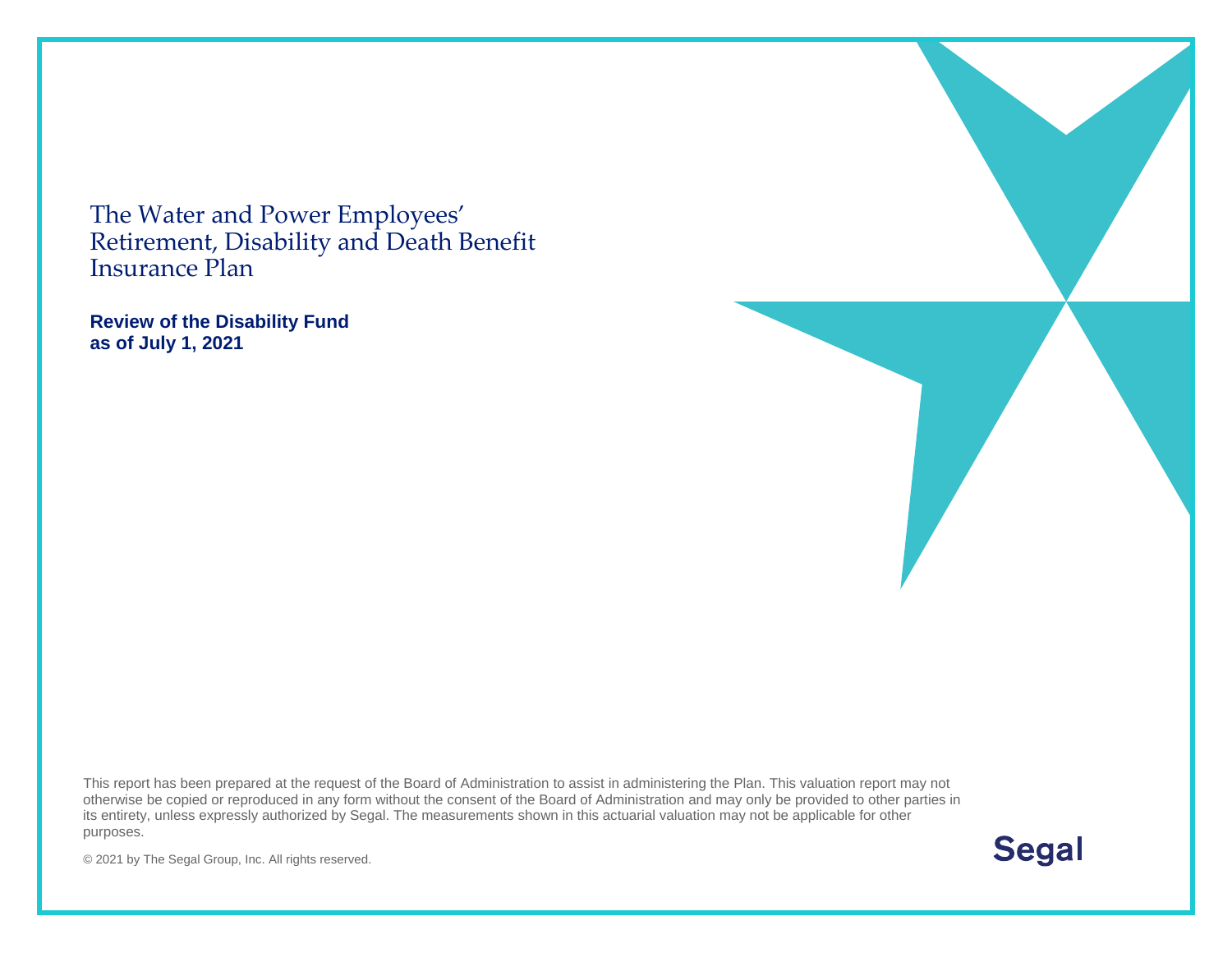

180 Howard Street, Suite 1100 San Francisco, CA 94105-6147 segalco.com T 415.263.8200

January 12, 2022

Board of Administration The Water and Power Employees' Retirement Plan of the City of Los Angeles 111 North Hope Street, Room 357 Los Angeles, California 90012

Dear Members of the Board:

We are pleased to submit this Actuarial Valuation and Review of the Disability Fund as of July 1, 2021. It establishes the funding requirements for fiscal year 2021-2022 and analyzes the preceding year's experience.

This review has been completed in accordance with generally accepted actuarial principles and practices at the request of the Board to assist in administering the Plan. The census and financial information on which our calculations were based was prepared by the Retirement Office. That assistance is gratefully acknowledged.

The actuarial calculations were directed under the supervision of Eva Yum, FSA, MAAA, and Enrolled Actuary. We are members of the American Academy of Actuaries and we meet the Qualification Standards of the American Academy of Actuaries to render the actuarial opinion herein. To the best of our knowledge, the information supplied in this actuarial valuation is complete and accurate. Further, in our opinion, the assumptions as approved by the Board are reasonably related to the experience of and the expectations for the Fund.

We look forward to reviewing this report at your next meeting and to answering any questions.

Sincerely,

Segal

Paul Angelo, FSA, EA, MAAA, FCA Eva Yum, FSA, EA, MAAA Senior Vice President and Actuary Vice President and Actuary

ST/mv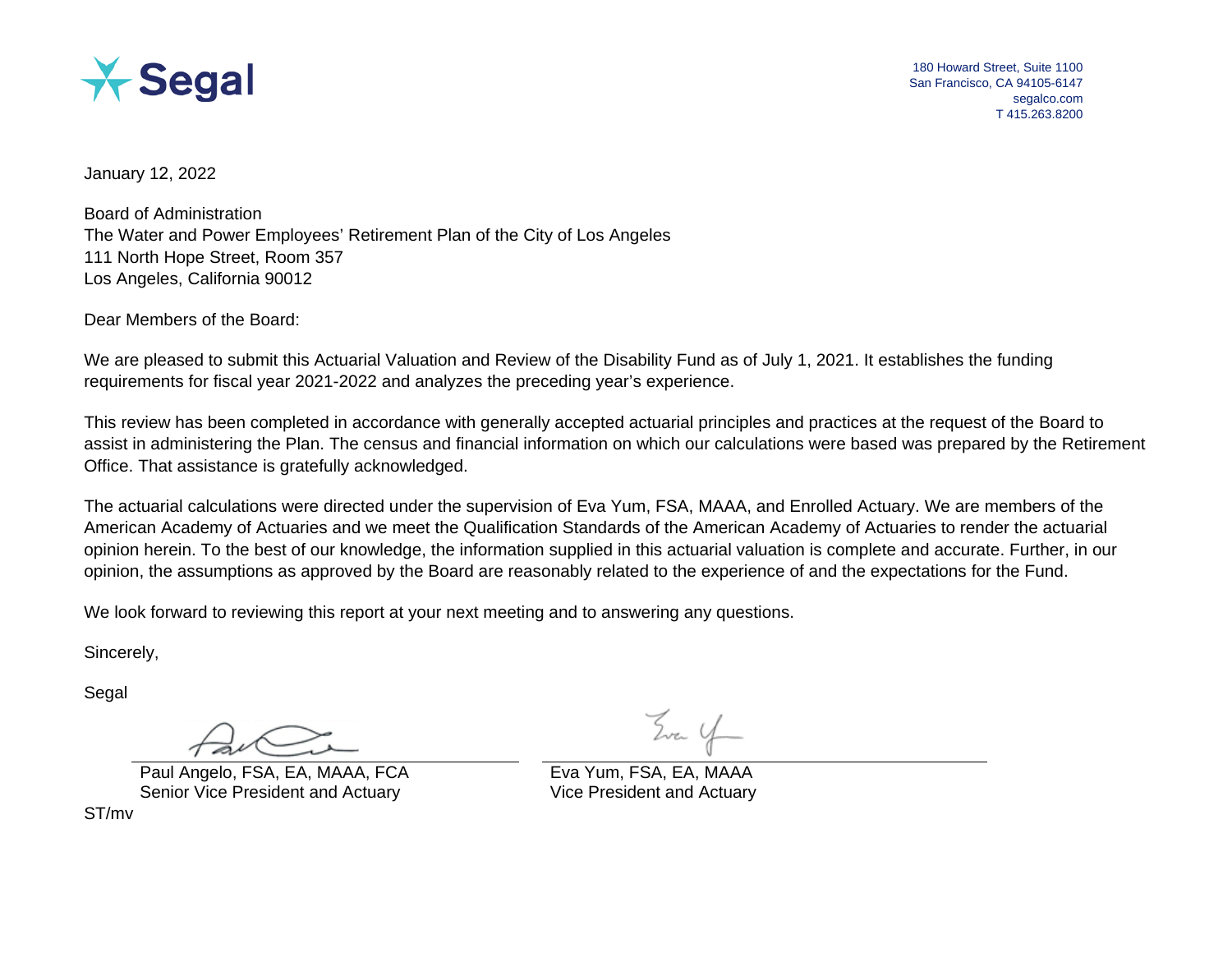# Table of Contents

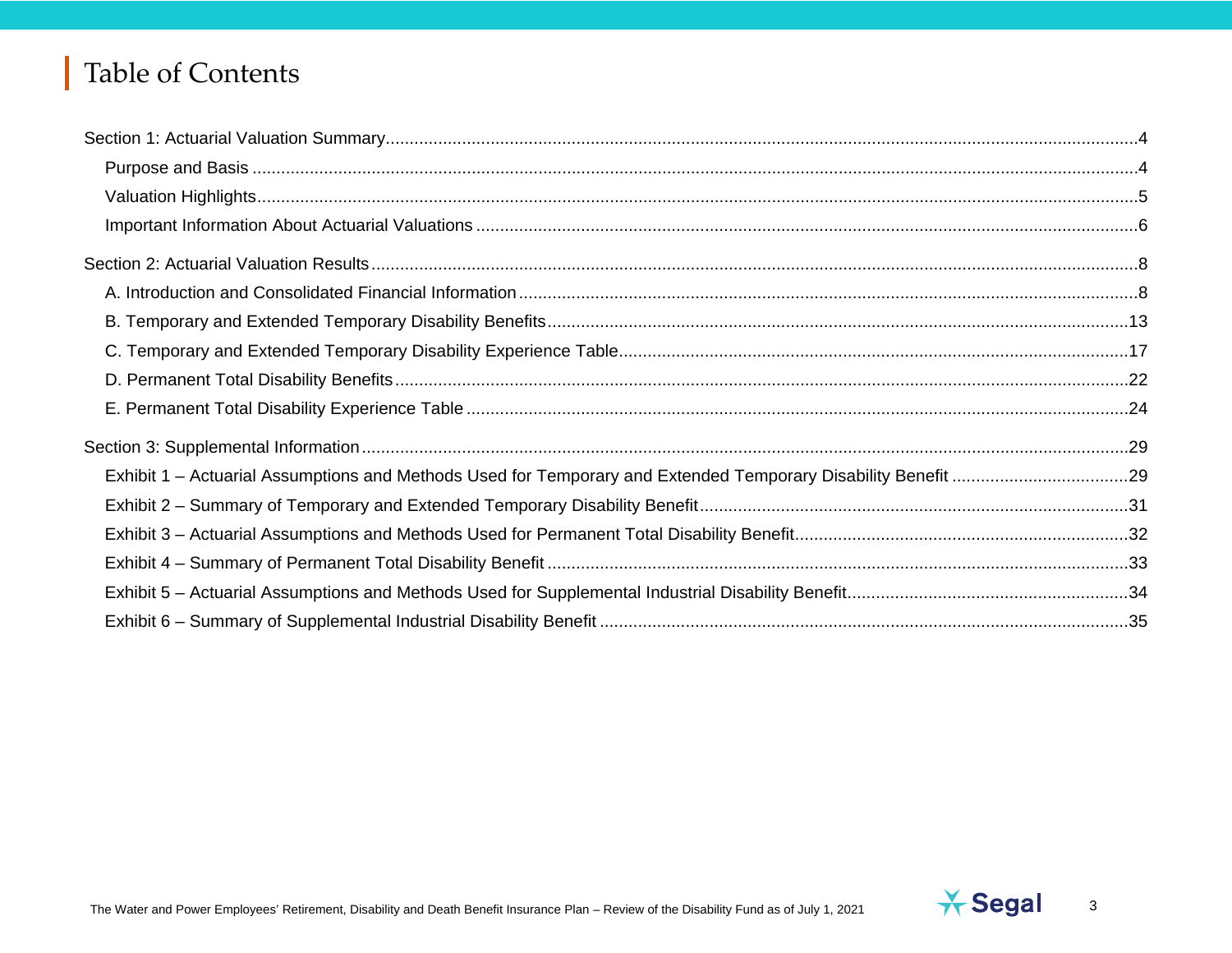#### **Purpose and Basis**

This report was prepared by Segal to present a valuation of the Disability Fund of The Water and Power Employees' Retirement Disability and Death Benefit Insurance Plan of the City of Los Angeles ("the Fund") as of July 1, 2021. The valuation was performed to determine whether the assets and contribution rates are sufficient to provide the prescribed benefits. The measurements shown in this actuarial valuation may not be applicable for other purposes. In particular, the measures herein are not necessarily appropriate for assessing the sufficiency of current plan assets to cover the estimated cost of settling the plan's accrued benefit obligations.

Future actuarial measurements may differ significantly from the current measurements presented in this report due to such factors as the following: plan experience differing from that anticipated by the economic or demographic assumptions; changes in economic or demographic assumptions; increases or decreases expected as part of the natural operation of the methodology used for these measurements; and changes in plan provisions or applicable law.

The contribution requirements presented in this report are based on:

- The benefit provisions of the Disability Fund, as administered by the Retirement Board;
- The characteristics of covered active members and disabled members as of March 31, 2021, provided by the Retirement Office;
- The assets of the Fund as of June 30, 2021, provided by the Retirement Office;
- Economic assumptions regarding future salary increases and investment earnings adopted by the Retirement Board for the July 1, 2021 valuation;
- The funding policy adopted by the Retirement Board.

Our calculations are based upon member data and financial information provided to us by the Retirement Office. This information has not been audited by us, but it has been reviewed and found to be consistent, both internally and with prior year's information.

The rates calculated in this report may be adopted by the Board for the fiscal year that extends from July 1, 2021 through June 30, 2022.

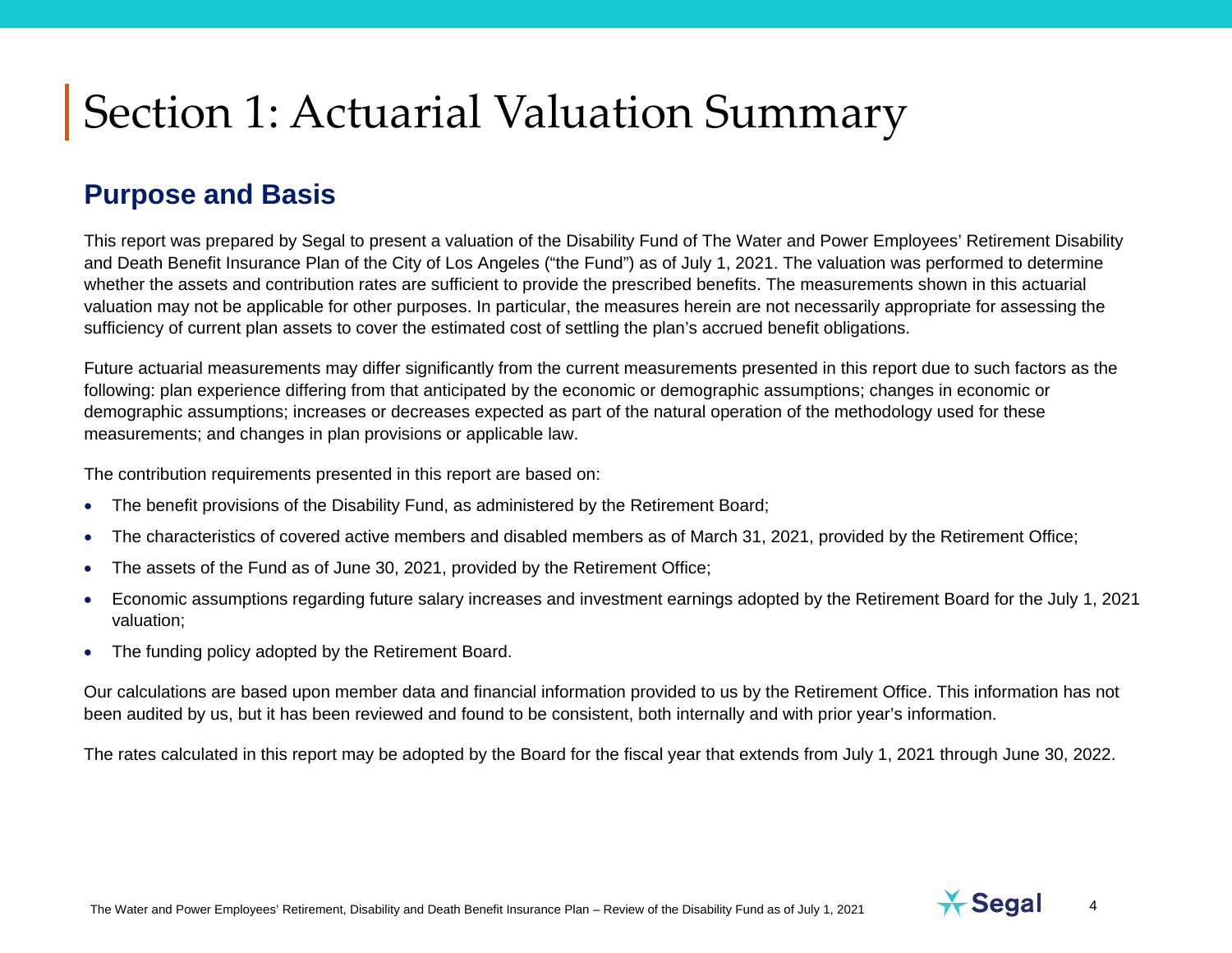### <span id="page-4-0"></span>**Valuation Highlights**

- 1. The Temporary Disability benefits and Permanent Total Disability benefits are included in this review. The funding for the Temporary Disability Benefit includes both the Temporary Disability Benefit and the Extended Temporary Disability Benefit. Only the Supplemental Industrial Disability benefit is funded by the Department on a "pay-as-you-go" basis. All the disability benefits are summarized in *Section 3* of this report. *Pgs. 31, 33, 35*
- 2. The total reserve for the disability benefits has increased from \$49.9 million on June 30, 2020 to \$51.2 million on June 30, 2021. Member contributions amounted to about \$541,000 for the 2019-2020 fiscal year and \$529,000 for the 2020-2021 fiscal year. Department contributions amounted to about \$17.5 million for the 2019-2020 fiscal year and \$16.8 million for the 2020-2021 fiscal year. *Pgs. 9, 10*
- 3. The General Reserve for the Temporary Disability Benefit Fund<sup>[1](#page-4-0)</sup> increased from \$4.2 million as of June 30, 2020 to \$6.9 million as of June 30, 2021. *Pg. 11*
- 4. The recommended Department contribution rate for the Temporary Disability Benefit Fund<sup>1</sup> has decreased from \$1.25 per \$100 of compensation to \$1.07 per \$100 of compensation. See *Section 2.B* for details. *Pg. [15](#page-14-0)*
- 5. The General Reserve for the Permanent Total Disability Fund decreased from \$20.6 million as of June 30, 2020 to \$20.2 million as of June 30, 2021. *Pg. 12*
- 6. The recommended Department contribution rate for the Permanent Total Disability Fund remains at \$0 per \$100 of compensation. *Pg. [23](#page-22-0)*
	- 7. For purposes of determining the contribution rate for both the Temporary Disability and Permanent Total Disability Funds, in 2019 the Board adopted a non-declining ("rolling") five year period for the General Reserve to reach the target reserve level. For both funds, the General Reserve is greater than the target reserve level as of June 30, 2021.
	- 8. The 3.50% discount rate is based on the Disability Fund's current target asset allocation that is virtually all fixed income investments. It reflects expected real returns for that asset class as well as the 2.75% inflation assumption for the July 1, 2021 valuation.

 $1$  This includes temporary disability and extended temporary disability benefits.

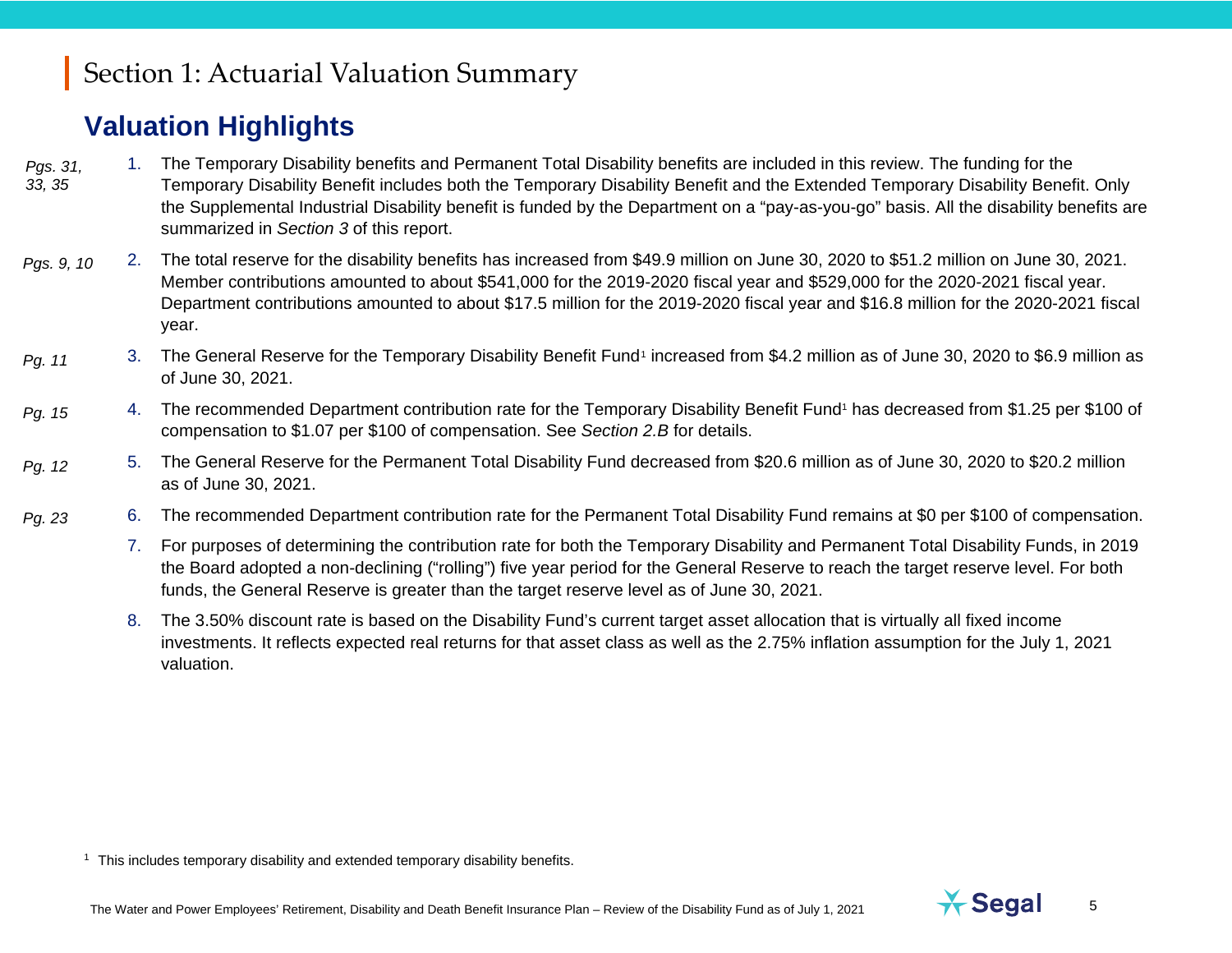#### **Important Information About Actuarial Valuations**

An actuarial valuation is a budgeting tool with respect to the financing of future projected obligations of a pension plan. It is an estimated forecast – the actual long-term cost of the plan will be determined by the actual benefits and expenses paid and the actual investment experience of the plan.

In order to prepare a valuation, Segal relies on a number of input items. These include:

| <b>Plan of benefits</b>      | Plan provisions define the rules that will be used to determine benefit payments, and those rules, or the<br>interpretation of them, may change over time. Even where they appear precise, outside factors may change how<br>they operate. It is important to keep Segal informed with respect to plan provisions and administrative procedures,<br>and to review the plan summary included in our report to confirm that Segal has correctly interpreted the plan of<br>benefits.                                                                                                                                                                                                                                                                                                                                                                                                                                                                                    |
|------------------------------|-----------------------------------------------------------------------------------------------------------------------------------------------------------------------------------------------------------------------------------------------------------------------------------------------------------------------------------------------------------------------------------------------------------------------------------------------------------------------------------------------------------------------------------------------------------------------------------------------------------------------------------------------------------------------------------------------------------------------------------------------------------------------------------------------------------------------------------------------------------------------------------------------------------------------------------------------------------------------|
| Participant data             | An actuarial valuation for a plan is based on data provided to the actuary by the Retirement Office. Segal does not<br>audit such data for completeness or accuracy, other than reviewing it for obvious inconsistencies compared to<br>prior data and other information that appears unreasonable. It is important for Segal to receive the best possible<br>data and to be informed about any known incomplete or inaccurate data.                                                                                                                                                                                                                                                                                                                                                                                                                                                                                                                                  |
| <b>Assets</b>                | The valuation is based on the Market Value of Assets as of the valuation date, as provided by the Retirement<br>Office.                                                                                                                                                                                                                                                                                                                                                                                                                                                                                                                                                                                                                                                                                                                                                                                                                                               |
| <b>Actuarial assumptions</b> | There is a reasonable range for each assumption used and the results may vary materially based on which<br>assumptions are selected. It is important for any user of an actuarial valuation to understand this concept.<br>Actuarial assumptions are periodically reviewed to ensure that future valuations reflect emerging plan experience.<br>While future changes in actuarial assumptions may have a significant impact on the reported results that does not<br>mean that the previous assumptions were unreasonable.                                                                                                                                                                                                                                                                                                                                                                                                                                           |
| <b>Models</b>                | Segal valuation results are based on proprietary actuarial modeling software. The actuarial valuation models<br>generate a comprehensive set of liability and cost calculations that are presented to meet regulatory, legislative<br>and client requirements. Our Actuarial Technology and Systems unit, comprised of both actuaries and<br>programmers, is responsible for the initial development and maintenance of these models. The models have a<br>modular structure that allows for a high degree of accuracy, flexibility and user control. The client team programs<br>the assumptions and the plan provisions, validates the models, and reviews test lives and results, under the<br>supervision of the responsible actuary. The model for the funding policy for this valuation (maintaining a target<br>general reserve at the end of a rolling five-year period) is developed by the client team under the supervision of<br>the responsible actuary. |

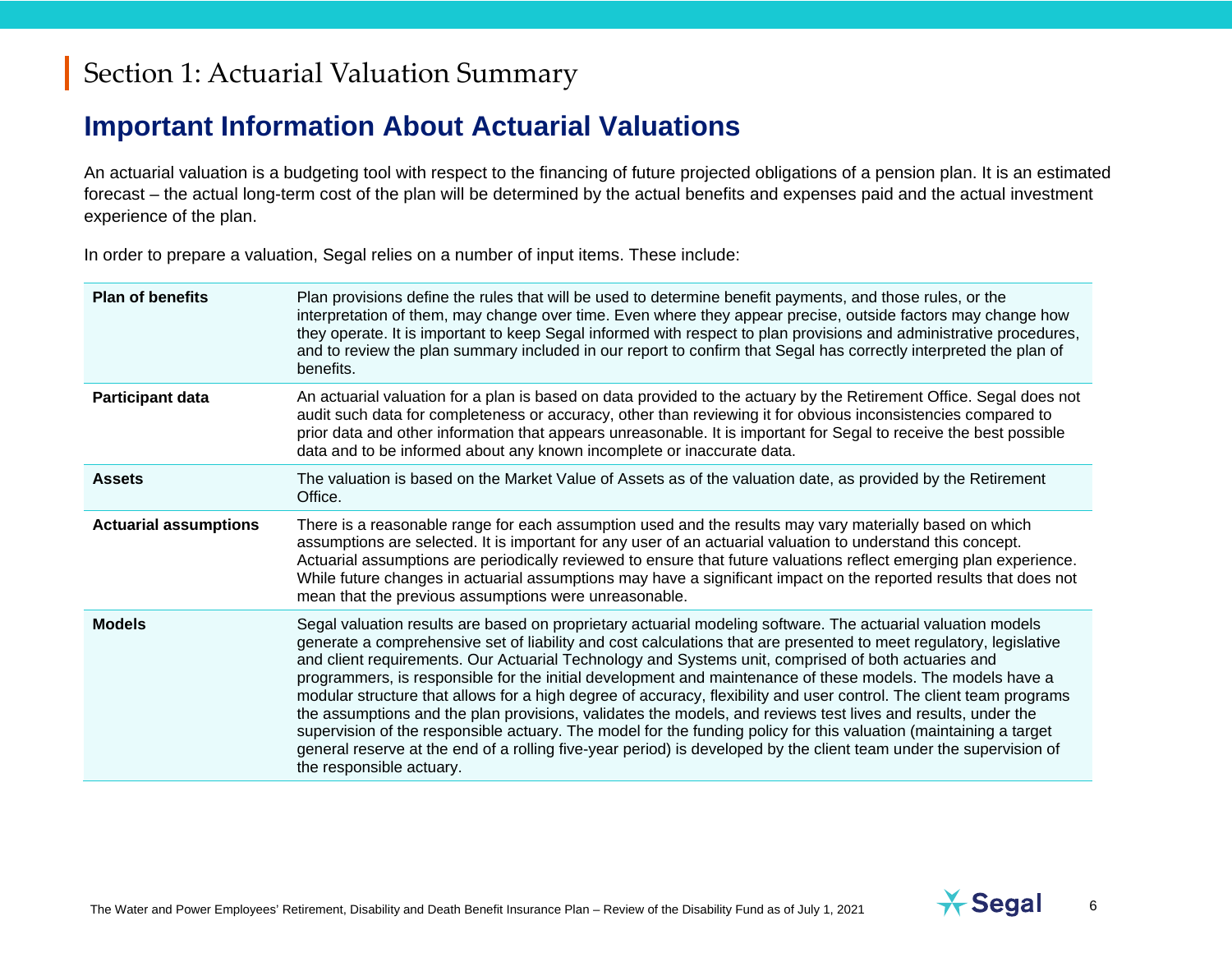The user of Segal's actuarial valuation (or other actuarial calculations) should keep the following in mind:

The actuarial valuation is prepared at the request of the WPERP. Segal is not responsible for the use or misuse of its report, particularly by any other party.

Except where otherwise noted, Segal did not perform an analysis of the potential range of future financial measures. The actual long-term cost of the plan will be determined by the actual benefits and expenses paid and the actual investment experience of the plan. Future contribution requirements may differ from those determined in the valuation because of:

- Differences between actual experience and anticipated experience;
- Changes in actuarial assumptions or methods; and
- Changes in plan provisions.

Some actuarial results in this report are not rounded, but that does not imply precision.

If the WPERP is aware of any event or trend that was not considered in this valuation that may materially change the results of the valuation, Segal should be advised, so that we can evaluate it.

Segal does not provide investment, legal, accounting, or tax advice. Segal's valuation is based on our understanding of applicable guidance in these areas and of the plan's provisions, but they may be subject to alternative interpretations. The WPERP should look to their other advisors for expertise in these areas.

As Segal has no discretionary authority with respect to the management or assets of the WPERP, it is not a fiduciary in its capacity as actuaries and consultants with respect to the WPERP.



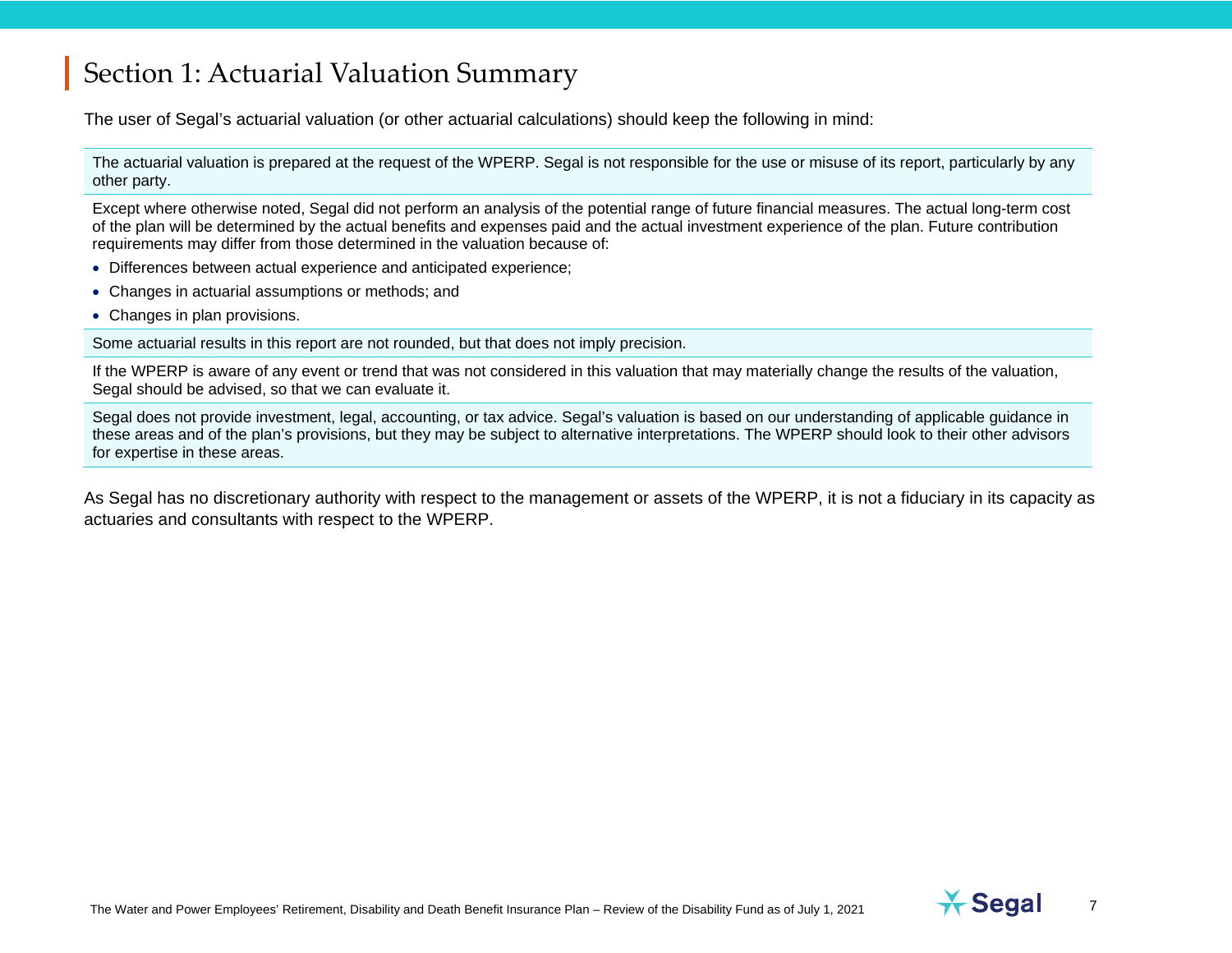## **A. Introduction and Consolidated Financial Information**

In this section, we give a general description of the method used to fund the various disability benefits of the Department of Water and Power. Under the funding method used, the total annual contribution to the Disability Fund equals the present value of all future payments for those expected to become disabled during the year, with a further adjustment for any interest credited to the reserves. The present value referred to is for disabilities that "accrue" in a given year and is called the "incurred claims" for the year.

Under this funding method no reserves are expected to accumulate to help cover future claims beyond those incurred during the forthcoming year.

The incurred claims for a year are estimated as the paid claims for the year plus the increase in claim reserves from one fiscal year-end to another. The claim reserve as of any year-end is the present value of all future disability payments on all claims that remain "open" (i.e., still disabled).

Amounts of paid claims, open claims (number and amount), the claim reserves and the general reserves are provided by the Retirement Office, and accepted by Segal without audit.

The total annual contribution to the Disability Fund is levied as a dollar rate per \$100 of covered compensation. There are separate rates for Temporary Disability (including Extended Temporary Disability) and Permanent Total Disability; these rates in turn are split between employees and the Department of Water and Power. Employees pay \$1.00 each biweekly payroll period for both Temporary and Permanent Disability benefits.

In subsequent pages we recommend contribution rates for the various benefits based on a review of the past experience of the funds. We present tables that show the actual annual rate per \$100 of covered payroll. However, there has been substantial fluctuation in these rates over the years. Accordingly, we recommend a rate that, in our judgment, reflects a reasonable balance of recent experience and probable future trends.

Our recommended contribution rates also are designed to maintain a general reserve for each fund. The general reserve is maintained primarily to provide funds in the event of adverse experience. In subsequent pages, we state a recommended level for each general reserve that is based on historical practices. However, in practice the general reserve is set equal to any balance of funds at book value available over claim reserves. Thus, it is unlikely that the general reserve will be exactly at recommended levels at any given time. Rather, the recommended level should be regarded as a long-term goal for the general reserve.

In 2019 the Board adopted a resolution to maintain the annual interest rate assumption at 3.50% effective with the July 1, 2019 valuation.

In the following sections, we present our detailed analysis of the Temporary Disability Benefits and the Permanent Total Disability Benefits.

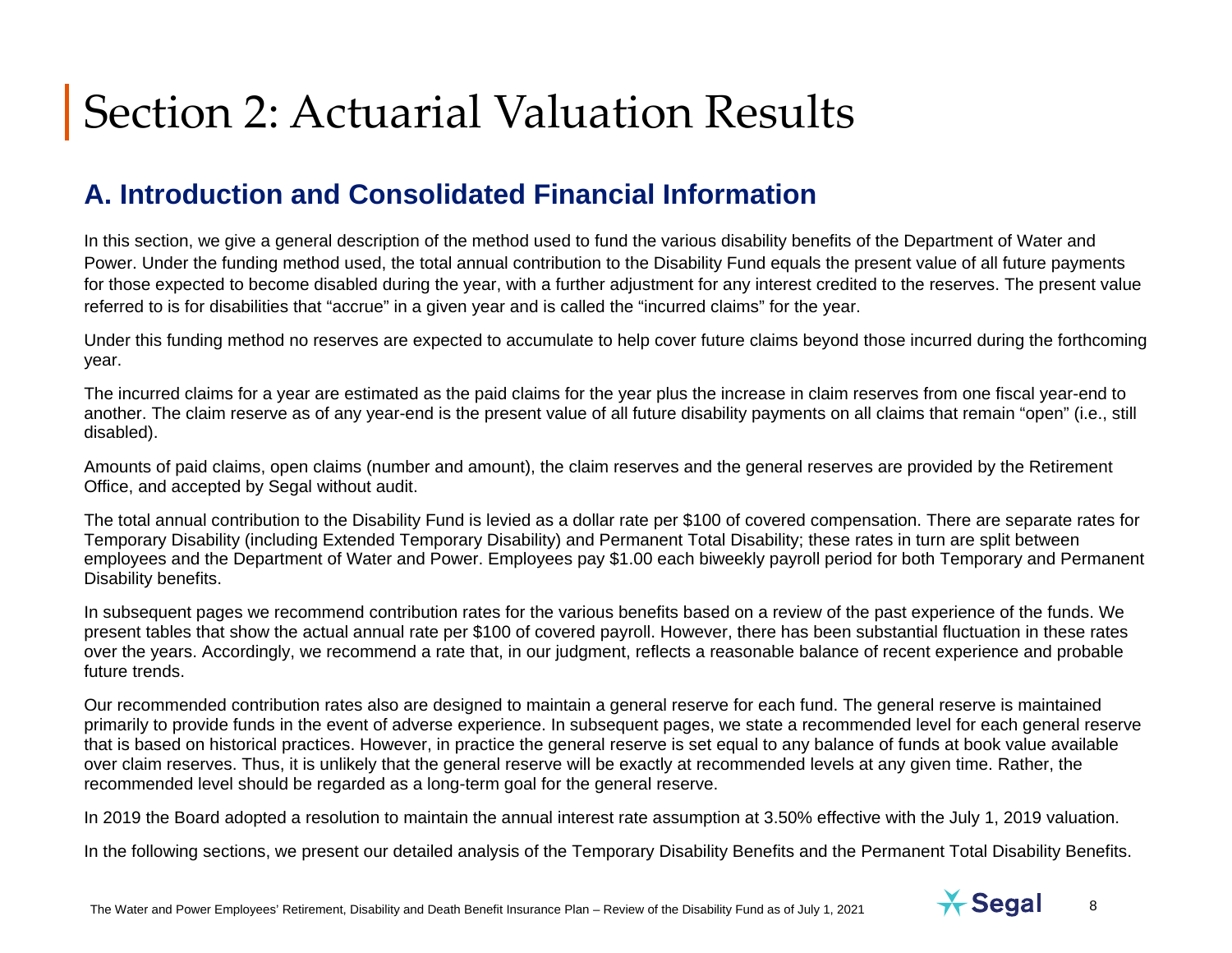#### <span id="page-8-0"></span>Chart 1 – Consolidated Summary Statement of Income and Expenses

|                                                                      |              | Year Ended June 30, 2021 | Year Ended June 30, 2020 |              |
|----------------------------------------------------------------------|--------------|--------------------------|--------------------------|--------------|
| <b>Contribution income:</b>                                          |              |                          |                          |              |
| • Employer contributions – temporary disability benefit <sup>1</sup> | \$14,357,176 |                          | \$14,803,866             |              |
| • Employer contributions – permanent total disability benefit        | 0            |                          | O                        |              |
| • Employer contributions - supplemental disability benefit           | 1,215,960    |                          | 1,510,621                |              |
| • Employer contributions - administrative expenses                   | 1,221,213    |                          | 1,137,068                |              |
| Total employer contribution income                                   |              | \$16,794,349             |                          | \$17,451,555 |
| • Employee contributions - temporary disability benefit <sup>1</sup> | \$264,003    |                          | \$269,219                |              |
| • Employee contributions – permanent total disability benefit        | 264,812      |                          | 271,355                  |              |
| Total employee contribution income                                   |              | \$528,815                |                          | \$540,574    |
| <b>Investment income:</b>                                            |              |                          |                          |              |
| • Interest income                                                    | \$849,343    |                          | \$1,071,851              |              |
| • Net appreciation (depreciation) in market value                    | (454, 495)   |                          | 2,248,977                |              |
| • Less investment fees                                               | (46, 103)    |                          | (45, 274)                |              |
| Net investment income                                                |              | \$348,745                |                          | \$3,275,554  |
| <b>Total income available for benefits</b>                           |              | \$17,671,909             |                          | \$21,267,683 |
| Less benefit payments:                                               |              |                          |                          |              |
| • Distributions - temporary disability benefit                       | \$11,442,586 |                          | \$14,631,271             |              |
| • Distributions – extended temporary disability benefit              | 544,294      |                          | 356,057                  |              |
| • Distributions - permanent total disability benefit                 | 1,963,922    |                          | 1,990,431                |              |
| • Distributions - supplemental disability benefit                    | 1,215,960    |                          | 1,510,621                |              |
| <b>Total distributions</b>                                           |              | \$15,166,762             |                          | \$18,488,380 |
| Administrative expenses                                              |              | 1,218,974                |                          | 1,134,325    |
| <b>Total deductions</b>                                              |              | \$16,385,736             |                          | \$19,622,705 |
| Net increase (decrease) in reserve                                   |              | \$1,286,173              |                          | \$1,644,978  |

Note: Results may be slightly off due to rounding.

<sup>1</sup> This includes temporary disability and extended temporary disability benefits.

The Water and Power Employees' Retirement, Disability and Death Benefit Insurance Plan – Review of the Disability Fund as of July 1, 2021 **19** Segal 9

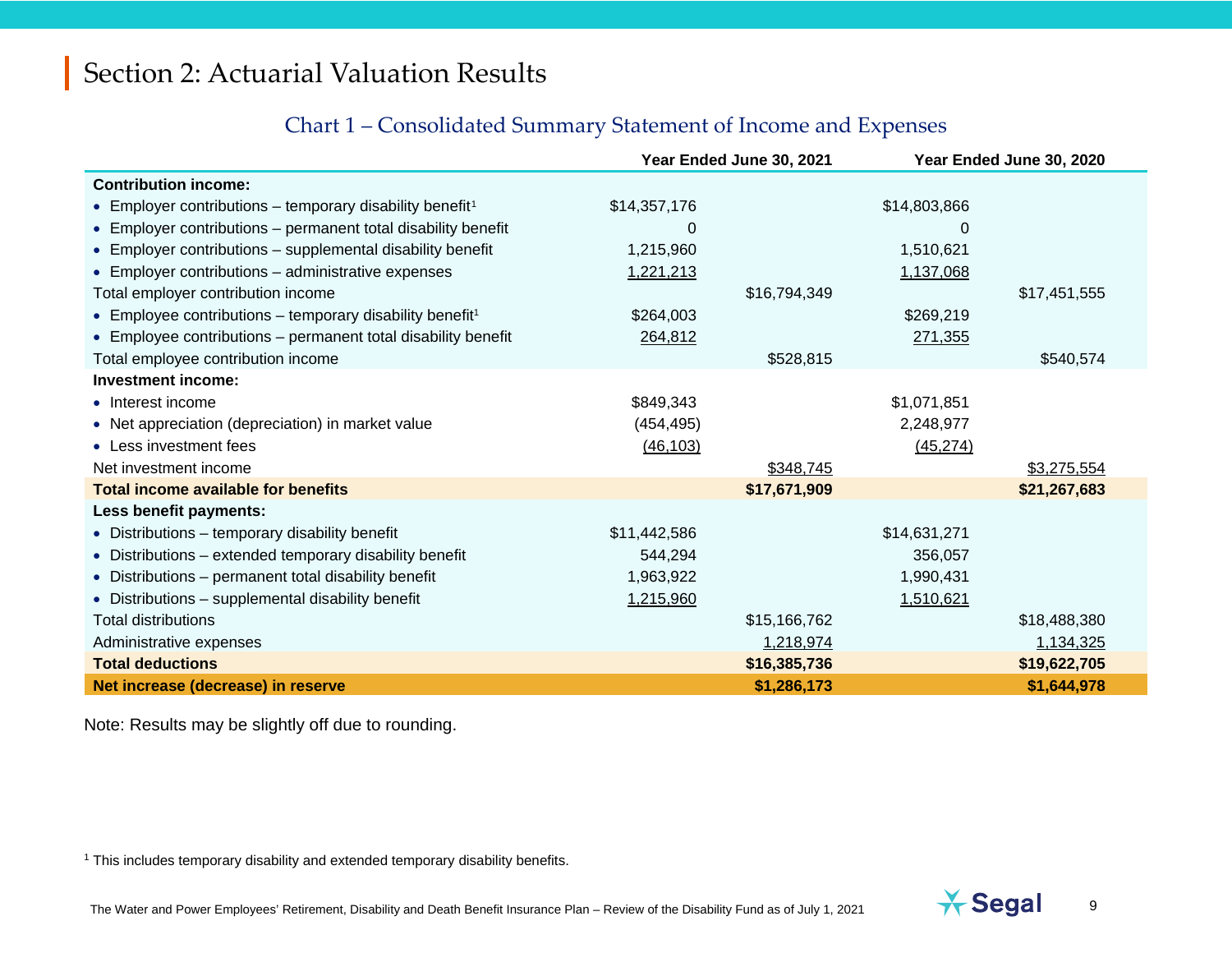#### Chart 2 – Consolidated Summary Statement of Plan Assets

|                                         | Year Ended June 30, 2021 |              | Year Ended June 30, 2020 |               |
|-----------------------------------------|--------------------------|--------------|--------------------------|---------------|
| <b>Cash equivalents</b>                 |                          | \$2,363,069  |                          | \$2,486,951   |
| Accounts receivable:                    |                          |              |                          |               |
| • Employer contributions                | \$3,423,561              |              | \$3,573,922              |               |
| • Accrued investment income             | 58,705                   |              | 83,817                   |               |
| • Other                                 | 2,046,714                |              | 1,907,268                |               |
| • Contingent disability benefit advance | 3,310,339                |              | 3,310,339                |               |
| Total accounts receivable               |                          | \$8,839,319  |                          | \$8,875,346   |
| Investments:                            |                          |              |                          |               |
| $\bullet$ Fixed income                  | \$39,986,933             |              | \$39,093,353             |               |
| • Short-term investments                | 559,243                  |              | 557,833                  |               |
| Total investments at market value       |                          | \$40,546,176 |                          | \$39,651,186  |
| Total assets                            |                          | \$51,748,564 |                          | \$51,013,483  |
| Less accounts payable                   |                          | (\$534,138)  |                          | (\$1,085,230) |
| Net assets at market value              |                          | \$51,214,426 |                          | \$49,928,253  |

Note: Results may be slightly off due to rounding.

The Water and Power Employees' Retirement, Disability and Death Benefit Insurance Plan – Review of the Disability Fund as of July 1, 2021 **10** Segal 10

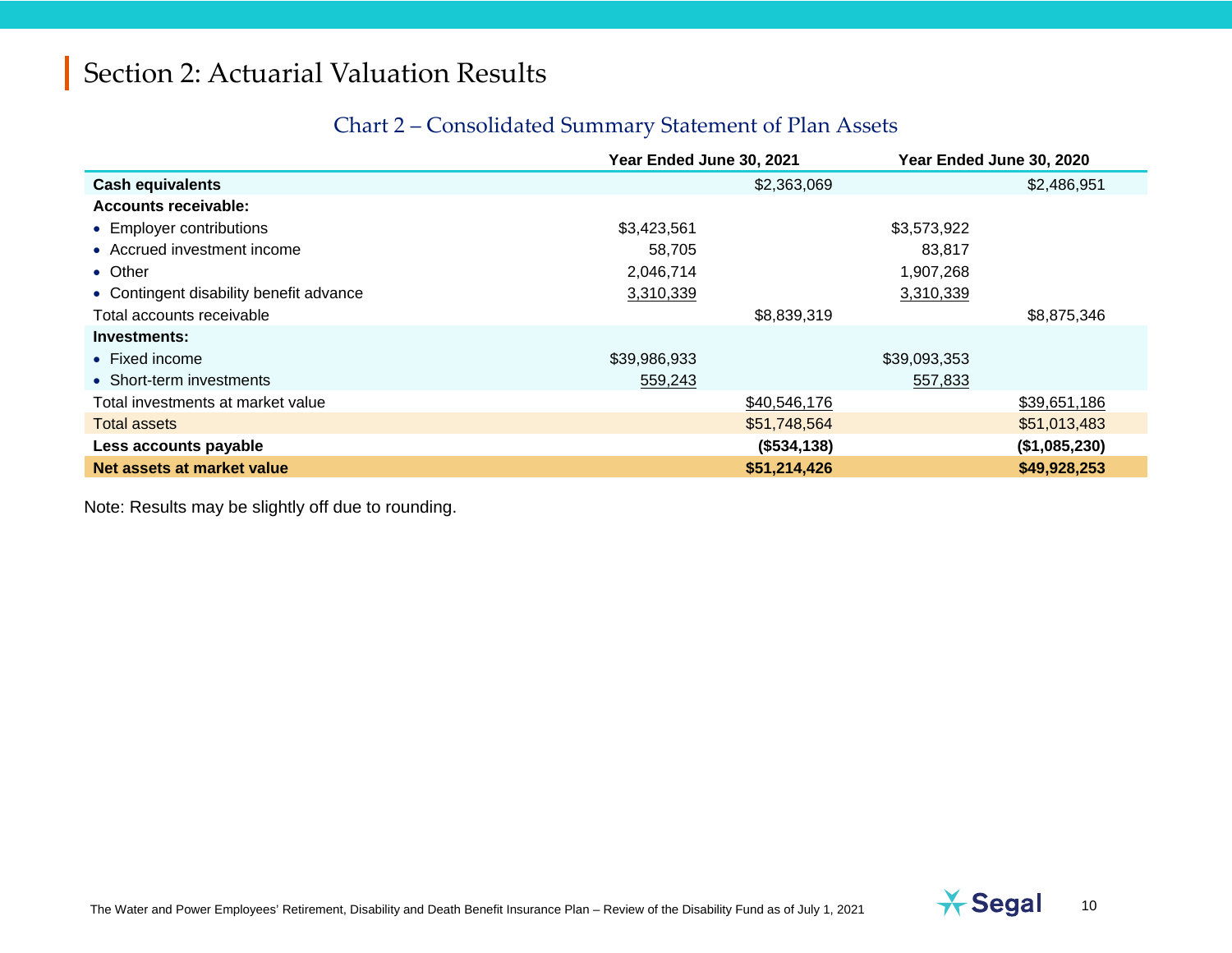#### Chart 3 – Temporary and Extended Temporary Disability Reserves

|                                                                                       | Year Ended June 30, 2021 |              | Year Ended June 30, 2020 |             |
|---------------------------------------------------------------------------------------|--------------------------|--------------|--------------------------|-------------|
| Total reserve at the beginning of the year                                            |                          | \$8,448,655  |                          | \$8,055,599 |
| • Contributions                                                                       | \$14,621,179             |              | \$15,073,085             |             |
| • Benefits paid                                                                       | (11,986,880)             |              | (14, 987, 328)           |             |
| • Interest earned                                                                     | 188,002                  |              | 307,299                  |             |
| Change in total reserve                                                               |                          | \$2,822,300  |                          | \$393,056   |
| Total reserve at the end of the year                                                  |                          | \$11,270,955 |                          | \$8,448,655 |
| • Number of open claims at end of year                                                | 191                      |              | 179                      |             |
| • Reserve factor                                                                      | \$20,600                 |              | \$20,300                 |             |
| Open claim reserve (Number of open claims x Reserve factor)                           |                          | \$3,934,600  |                          | \$3,633,700 |
| Pending claim reserve (1/26 x Benefits paid)                                          |                          | 461,034      |                          | 576,436     |
| Total claim reserve at end of the year                                                |                          | \$4,395,634  |                          | \$4,210,136 |
| Total general reserve at the end of the year (total reserve -<br>total claim reserve) |                          | \$6,875,321  |                          | \$4,238,519 |

Note: Results may be slightly off due to rounding.

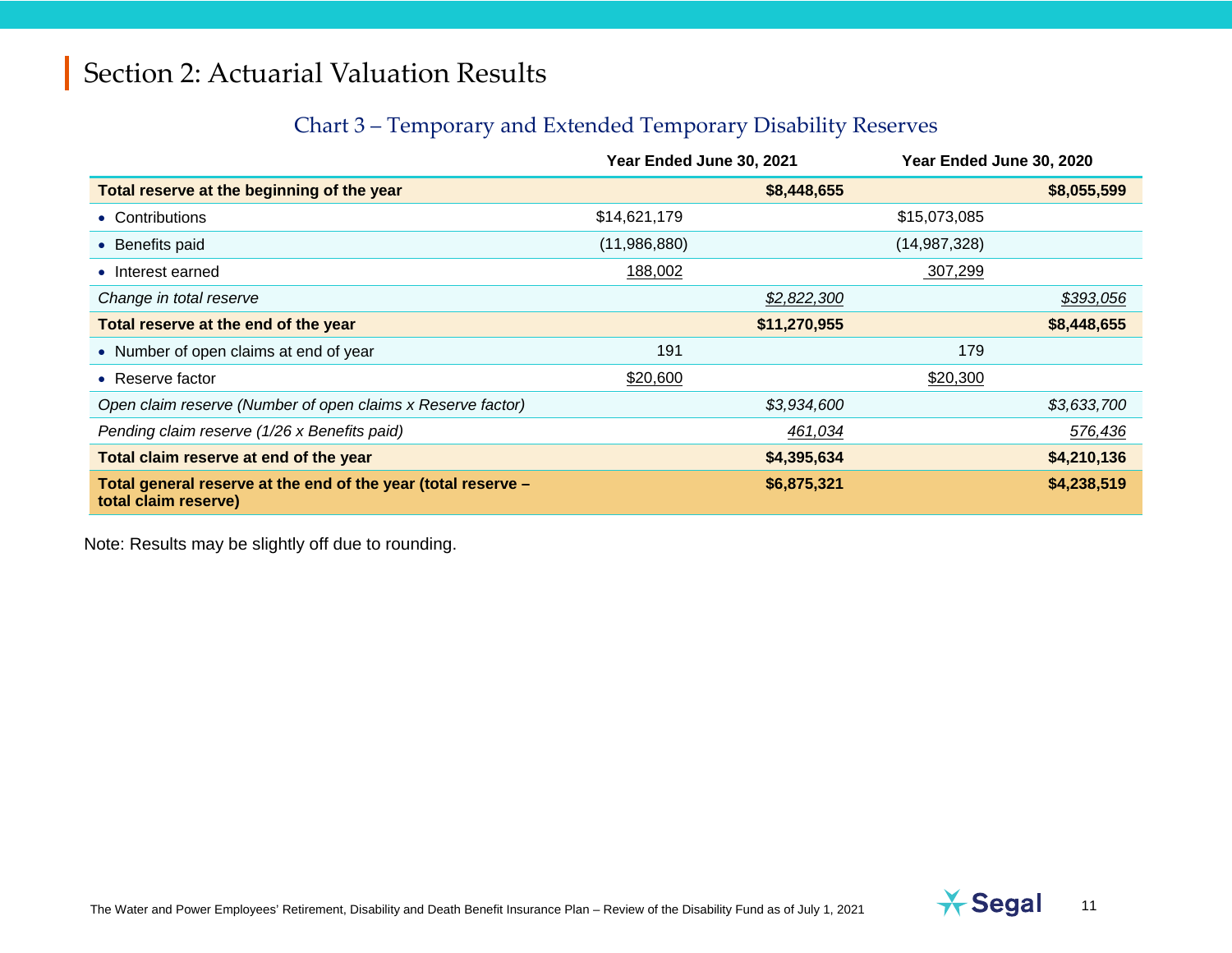#### Chart 4 – Permanent Total Disability (PTD) Reserves

|                                                                                       | Year Ended June 30, 2021 | Year Ended June 30, 2020 |  |
|---------------------------------------------------------------------------------------|--------------------------|--------------------------|--|
| Total reserve at the beginning of the year                                            | \$32,924,555             | \$33,408,548             |  |
| • Contributions                                                                       | \$264,812                | \$271,355                |  |
| • Benefits paid                                                                       | (1,963,922)              | (1,990,431)              |  |
| • Interest earned                                                                     | 617,477                  | 1,235,082                |  |
| Change in total reserve                                                               | (\$1,081,633)            | (\$483,993)              |  |
| Total reserve at the end of the year                                                  | \$31,842,922             | \$32,924,555             |  |
| Open (or reported) claim reserve (Present value of PTD<br>reported cases)             | \$11,338,632             | \$12,058,784             |  |
| Pending claim reserve (current year contributions)                                    | 264,812                  | 271,355                  |  |
| Total claim reserve at end of the year                                                | \$11,603,444             | \$12,330,139             |  |
| Total general reserve at the end of the year (total<br>reserve – total claim reserve) | \$20,239,478             | \$20,594,416             |  |

Note: Results may be slightly off due to rounding.

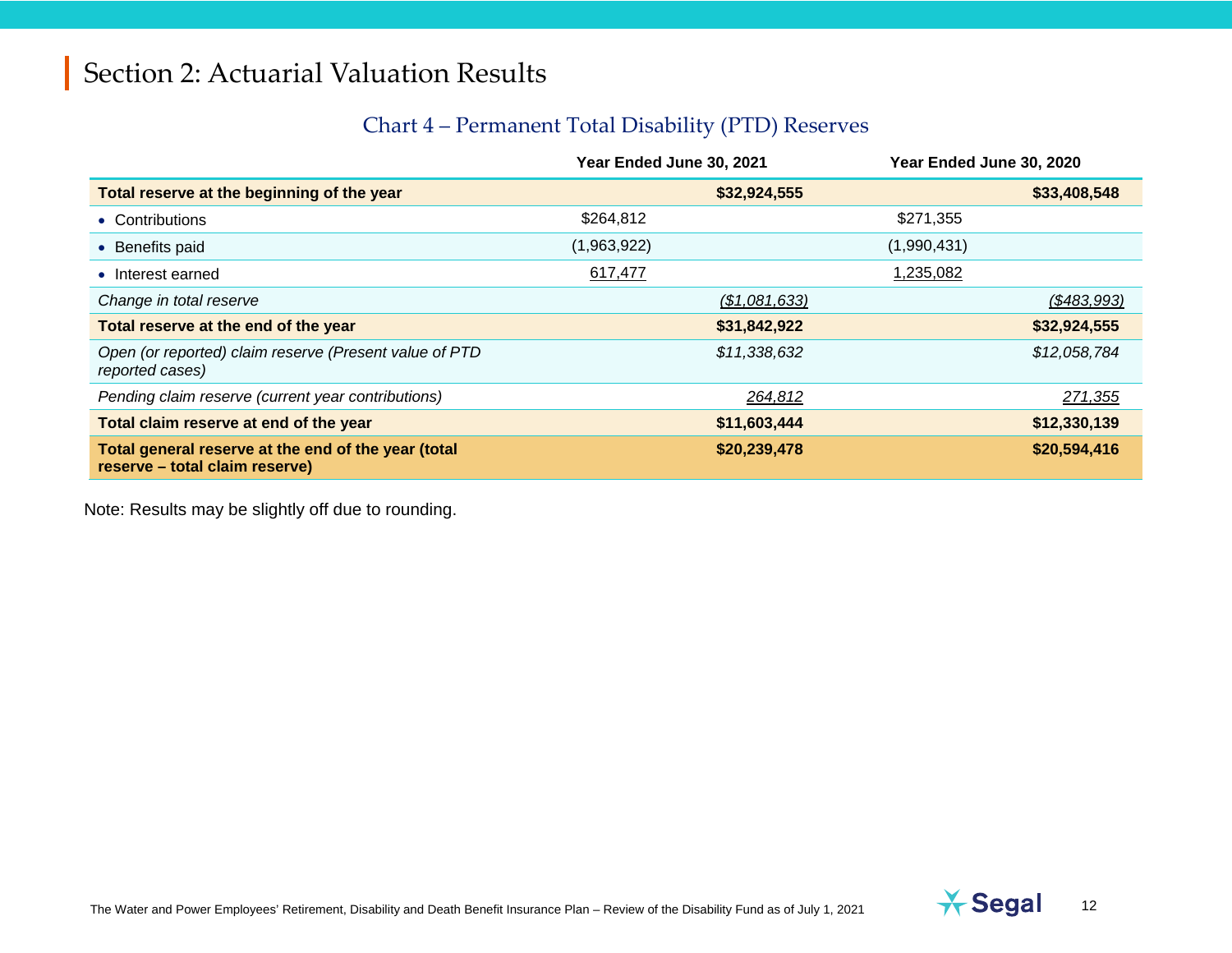### **B. Temporary and Extended Temporary Disability Benefits**

The Temporary Disability Benefits referred to in this section normally commence on the fifteenth calendar day of disability and terminate at the end of the twelfth month of disability. The monthly benefit is 40% to 85% of compensation, depending on length of service and disability. The Extended Temporary Disability Benefits are payable from the end of the twelfth month of disability through the twenty-fourth month of disability if not qualified for Permanent Total Disability. The monthly benefit is 33 1/3% of compensation. The table below shows a history of the contribution rates for the Temporary and Extended Temporary Disability Benefits. The table shown in *Section C* (page 17) includes a summary of the cost of the Temporary Disability Benefits from inception of the Plan to June 30, 2021.

#### Chart 5 – Rates of Contribution Per \$100 of Compensation for Temporary And Extended Temporary Disability Benefits

|               | <b>NAICS FEI DIVU UI COMPENSATION</b> |                      |              |  |  |
|---------------|---------------------------------------|----------------------|--------------|--|--|
| As of June 30 | <b>By Member</b>                      | <b>By Department</b> | <b>Total</b> |  |  |
| 1939 - 1940   | \$0.36                                | \$0.24               | \$0.60       |  |  |
| $1941 - 1943$ | 0.47                                  | 0.31                 | 0.78         |  |  |
| $1943 - 1948$ | 0.39                                  | 0.26                 | 0.65         |  |  |
| $1948 - 1954$ | 0.59                                  | 0.39                 | 0.98         |  |  |
| $1954 - 1957$ | 0.47                                  | 0.31                 | 0.78         |  |  |
| 1958 - 1959   | 0.36                                  | 0.24                 | 0.60         |  |  |
| $1960 - 1974$ | 0.27                                  | 0.18                 | 0.45         |  |  |
| $1975 - 1976$ | 0.39                                  | 0.26                 | 0.65         |  |  |
| $1976 - 1981$ | 0.45                                  | 0.30                 | 0.75         |  |  |
| 1981 - 1988   | $\star$                               | $\star$              | 0.75         |  |  |
| $1988 - 1993$ | $\star$                               | $\star$              | 0.61         |  |  |
| 1994          | $\star$                               | $\star$              | 0.45         |  |  |
| $1995 - 1996$ | $\star$                               | $\star$              | 0.35         |  |  |
| 1997          | $\star$                               | $\star$              | 0.30         |  |  |
| $1998 - 1999$ | $\star$                               | $\star$              | 0.25         |  |  |
|               |                                       |                      |              |  |  |

#### **Rates Per \$100 of Compensation**

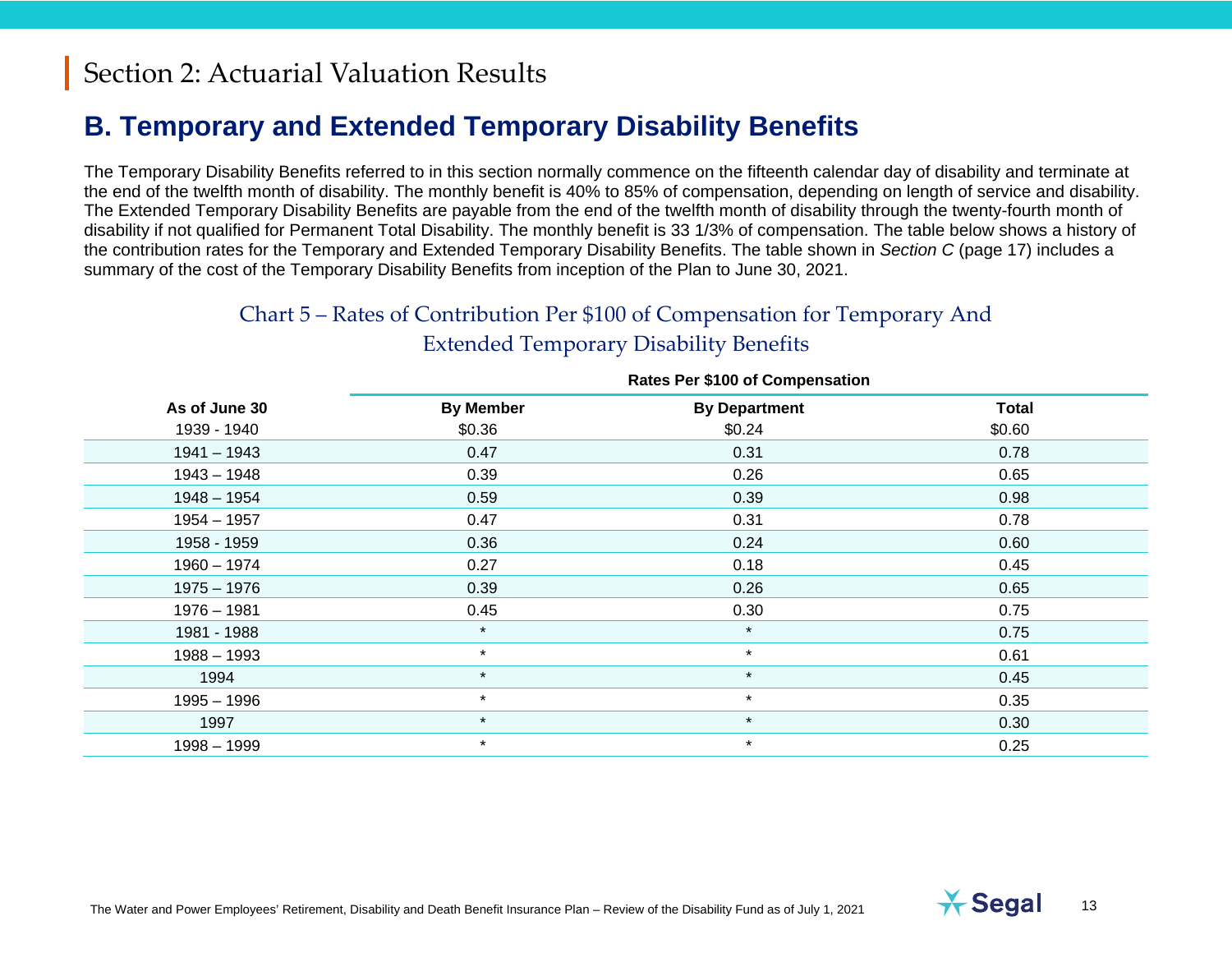#### <span id="page-13-0"></span>Chart 5 – Rates of Contribution Per \$100 of Compensation for Temporary And Extended Temporary Disability Benefits (continued)

|               |                  | <b>Rates Per \$100 of Compensation</b> |              |  |  |  |  |
|---------------|------------------|----------------------------------------|--------------|--|--|--|--|
| As of June 30 | <b>By Member</b> | <b>By Department</b>                   | <b>Total</b> |  |  |  |  |
| $2000 - 2001$ |                  |                                        | \$0.35       |  |  |  |  |
| $2002 - 2004$ | $\star$          | $\star$                                | 0.681        |  |  |  |  |
| $2005 - 2006$ | $\star$          | $\star$                                | 0.74         |  |  |  |  |
| 2007          | $\star$          | $\star$                                | 1.55         |  |  |  |  |
| 2008          | $\star$          | $\star$                                | 2.18         |  |  |  |  |
| 2009          | $\star$          | $\star$                                | 1.73         |  |  |  |  |
| 2010          | $\star$          | $\star$                                | 1.37         |  |  |  |  |
| 2011          | $\star$          | $\star$                                | 1.32         |  |  |  |  |
| 2012          | $\star$          | $\star$                                | 1.46         |  |  |  |  |
| 2013          | $\star$          | $\star$                                | 1.55         |  |  |  |  |
| 2014          | $\star$          | $\star$                                | 1.54         |  |  |  |  |
| 2015          | $\star$          | $\star$                                | 1.68         |  |  |  |  |
| 2016          | $\star$          | $\star$                                | 1.74         |  |  |  |  |
| 2017          | $\star$          | $\star$                                | 1.55         |  |  |  |  |
| 2018          | $\star$          | $\star$                                | 1.47         |  |  |  |  |
| 2019          | $\star$          | $\star$                                | 1.34         |  |  |  |  |
| 2020          | $\star$          | $\star$                                | 1.33         |  |  |  |  |
| 2021          | $\star$          | $\star$                                | 1.27         |  |  |  |  |

*\* From January 1980 to January 1984, employees paid \$1 per month and the Department paid the balance of the total rate. As of January 1984, the employee amount was increased to \$1 per biweekly payroll period.*

<sup>1</sup> Starting with the July 1, 2000 valuation, this includes both the Temporary Disability Benefit and the Extended Temporary Disability Benefit.

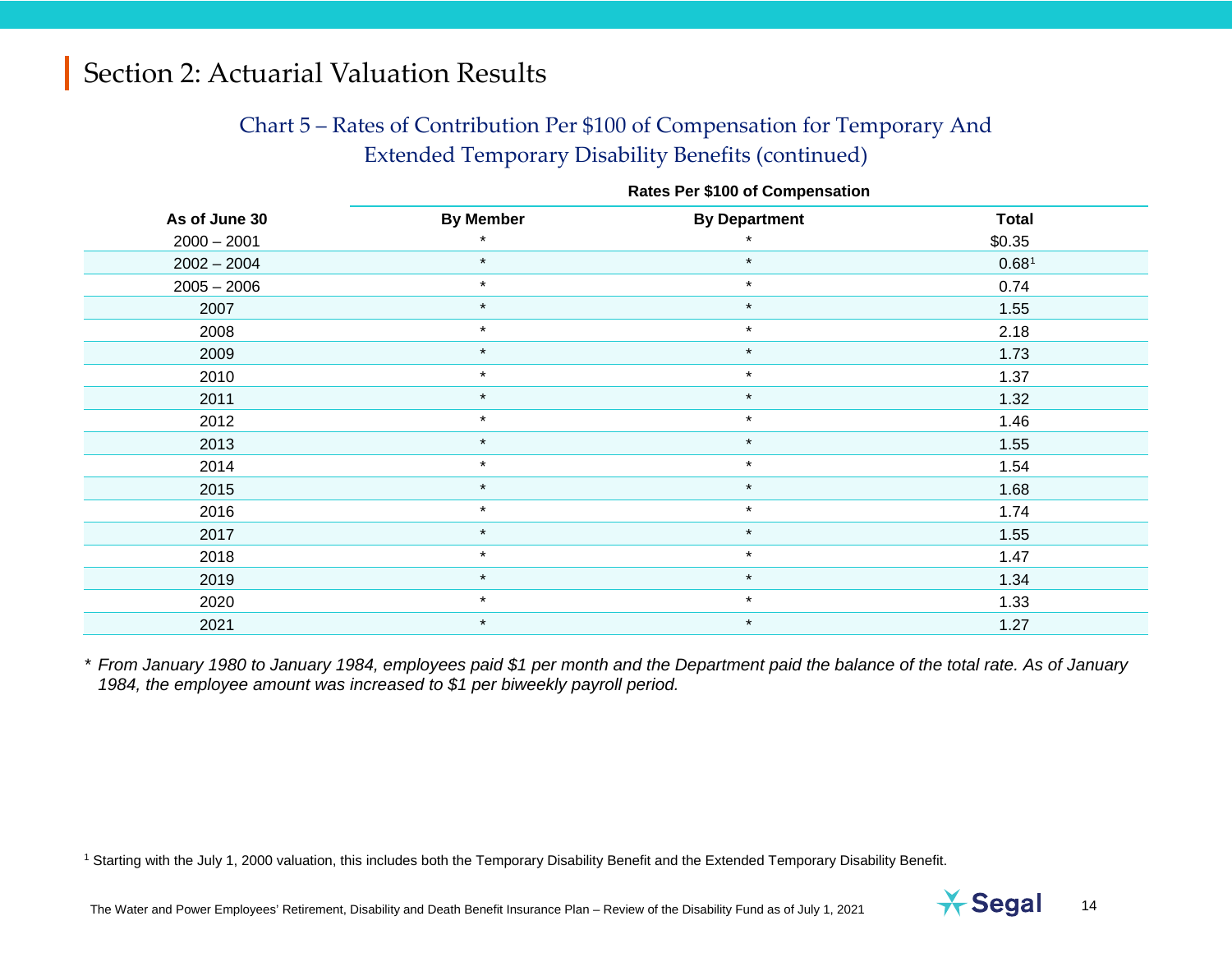<span id="page-14-0"></span>For Temporary and Extended Temporary Disability, the claim reserve is calculated as the sum of:

- 1. The open claim reserve, which is the number of open claims times the reserve factor specified in Section III D (2) of the Plan, and
- 2. The pending claim reserve, which is 1/26 of the benefits paid during the preceding fiscal year.

Pursuant to Section III D (2) of the Plan, the Temporary and Extended Temporary Disability open claim reserve at the end of each year is determined by multiplying the number of open claims at the end of the year by a reserve factor of \$20,600 for 2021. This is an increase from \$20,300 for 2020. The current reserve factor of \$20,600 was provided by the Retirement Office, and accepted by Segal without audit. The details of the claim reserve and general reserve are shown in *Section 2 Chart 3*.

Incurred claims at an annual rate per \$100 of covered payroll are calculated as described in *Section 2.A.* and *Section 3, Exhibit 1.* Since 1980, the goal for the general reserve has been to maintain it at approximately 20% of the claim reserve. The claim reserve is \$4,395,634 as of June 30, 2021. Thus, the "target" is equal to \$879,127 (20% x \$4,395,634), as compared to the actual general reserve of \$6,875,321 as of June 30, 2021. Therefore, as of June 30, 2021, the general reserve surpasses the funding target by \$5,996,194. The Board adopted the funding period for the general reserve to reach the target reserve level to be a five-year rolling period effective with the July 1, 2019 valuation.

#### **Contribution Development**

The Temporary and Extended Temporary Disability Experience Table as shown in *Section 2.C.* indicates that the average cost for the last 20 years per \$100 of covered payroll is \$1.42 for both the Temporary and Extended Temporary Disability Benefits., However, based on the two-year average distributions, the total contribution rate needed to pay for expected claims is estimated at \$1.20 per \$100 of covered payroll. In order to reduce the general reserve to the target level over the current policy period of five years, we recommend a total contribution of \$1.09 per \$100 of covered payroll. After taking into account the employee contribution of \$1 per biweekly payroll period (which amounts to approximately \$0.02 per \$100 of covered payroll), the net recommended Department rate is \$1.07 per \$100 of covered payroll. For comparison, the recommended contribution rate in the prior valuation was \$1.25 per \$100 of covered payroll.

In 2000, \$11 million was transferred over from the Permanent Total Disability Fund and the entire Temporary and Extended Temporary Disability Benefit became payable from this Fund. Then, from 2000 through 2007, the general reserve followed a decreasing trend due to the contribution rates being lower than the increased claim rates. However, this trend reversed itself during 2008 through 2010 and then decreased during 2010 to 2012. During 2013, the general reserve increased due to a decrease in the claim reserve and a decrease in benefit payments. During 2014, the general reserve decreased due to an increase in the claims reserve and the increase in benefit payments. During 2015 to 2021, the general reserve increased due to the contribution rates being higher than the claim rates. The claim

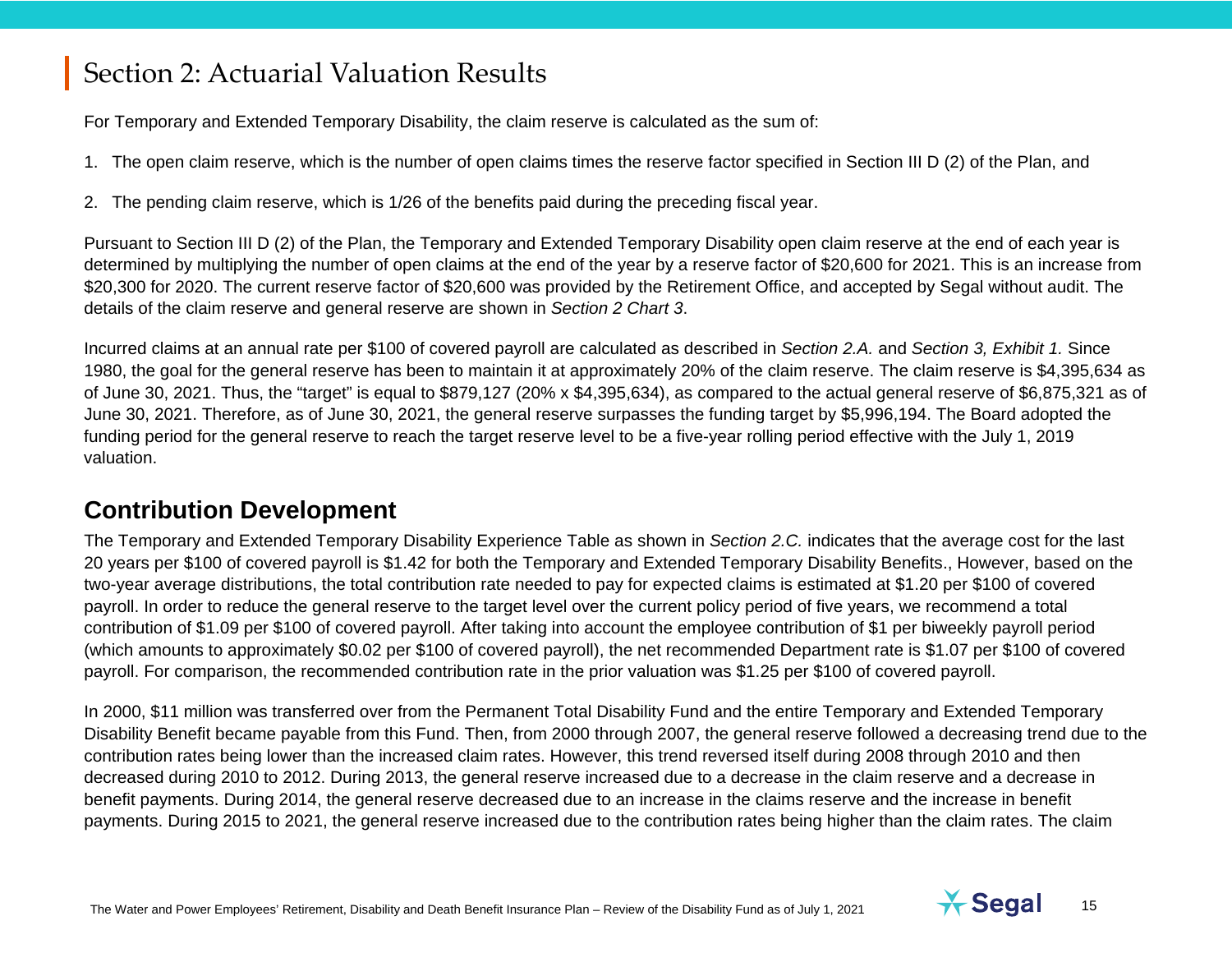reserve has increased slightly from the last year due to an increase in open claims and an increase in the reserve factor determined by the Retirement Office as noted above.

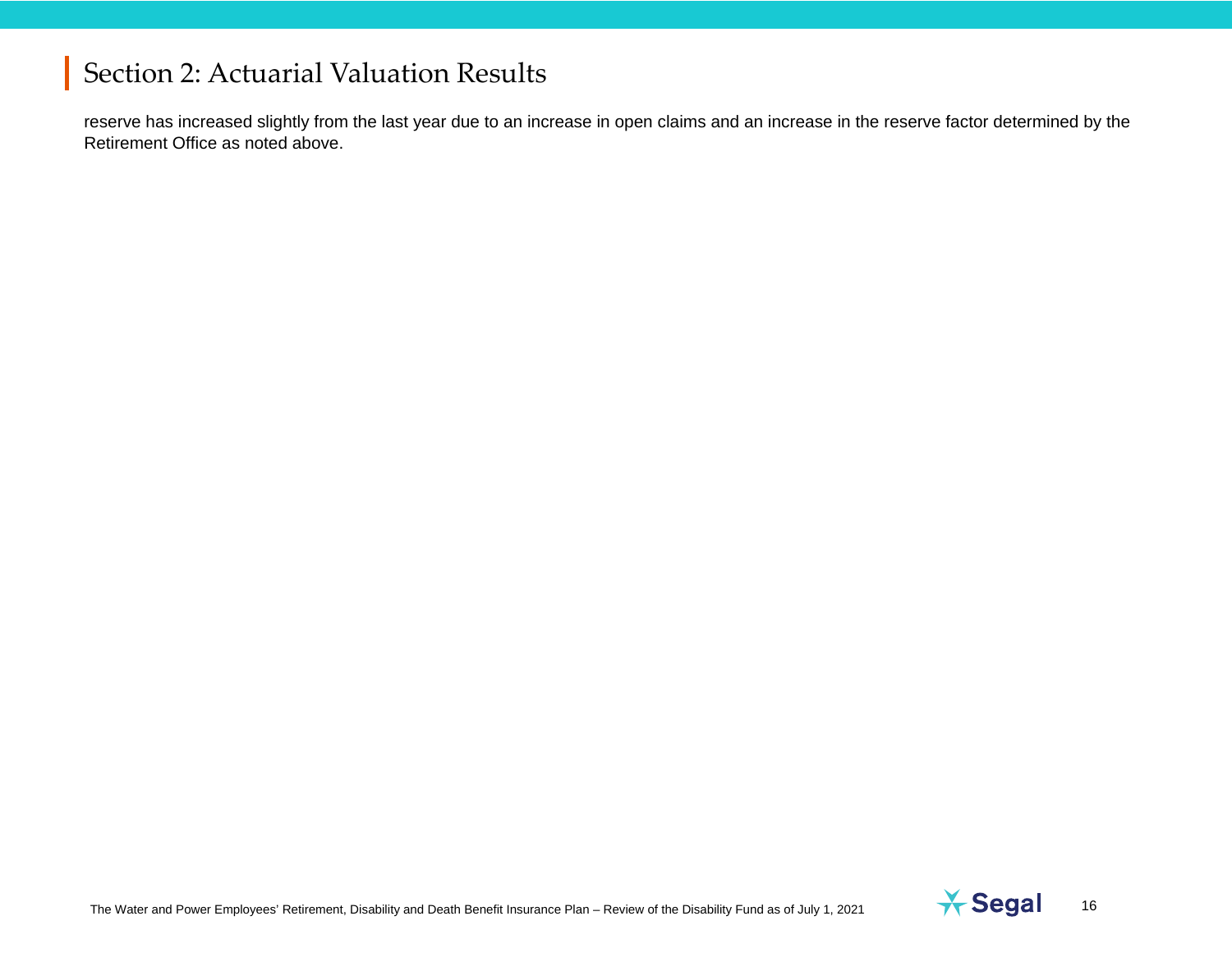### **C. Temporary and Extended Temporary Disability Experience Table**

|                           |                        | <b>Claims and</b>    | <b>Claims and</b><br><b>Expenses</b> | <b>Annual Rate of</b><br><b>Incurred Claims</b><br>and Expenses Per<br>\$100 of Covered | <b>Cumulative Rate</b><br>of Incurred<br><b>Claims and</b><br><b>Expenses Per</b><br>\$100 of Covered |                        |
|---------------------------|------------------------|----------------------|--------------------------------------|-----------------------------------------------------------------------------------------|-------------------------------------------------------------------------------------------------------|------------------------|
| <b>Year Ended June 30</b> | <b>Covered Payroll</b> | <b>Expenses Paid</b> | <b>Incurred</b>                      | <b>Payroll</b>                                                                          | <b>Payroll</b>                                                                                        | <b>General Reserve</b> |
| 1939                      | \$9,705,000            | \$33,138             | \$44,138                             | \$0.45                                                                                  | \$0.45                                                                                                | \$14,090               |
| 1940                      | 14,015,000             | 60,138               | 65,797                               | 0.47                                                                                    | 0.46                                                                                                  | 45,061                 |
| 1941                      | 13,350,000             | 73,867               | 78,867                               | 0.59                                                                                    | 0.51                                                                                                  | 70,323                 |
| 1942                      | 13,415,000             | 79,870               | 79,870                               | 0.60                                                                                    | 0.53                                                                                                  | 95,090                 |
| 1943                      | 12,645,000             | 87,933               | 87,933                               | 0.70                                                                                    | 0.56                                                                                                  | 89,351                 |
| 1944                      | 12,400,000             | 108,197              | 113,197                              | 0.91                                                                                    | 0.62                                                                                                  | 56,753                 |
| 1945                      | 12,396,000             | 98,138               | 104,138                              | 0.84                                                                                    | 0.65                                                                                                  | 33,189                 |
| 1946                      | 15,293,000             | 123,539              | 123,539                              | 0.81                                                                                    | 0.68                                                                                                  | 9,056                  |
| 1947                      | 20,027,000             | 156,483              | 165,483                              | 0.83                                                                                    | 0.70                                                                                                  | (8,741)                |
| 1948                      | 23,316,000             | 161,558              | 158,558                              | 0.68                                                                                    | 0.70                                                                                                  | 61,194                 |
| 1949                      | 27,386,000             | 157,975              | 155,975                              | 0.57                                                                                    | 0.68                                                                                                  | 173,506                |
| 1950                      | 30,105,000             | 163,475              | 175,476                              | 0.58                                                                                    | 0.66                                                                                                  | 293,063                |
| 1951                      | 30,130,000             | 180,286              | 177,286                              | 0.59                                                                                    | 0.65                                                                                                  | 411,057                |
| 1952                      | 37,792,000             | 204,381              | 208,381                              | 0.55                                                                                    | 0.64                                                                                                  | 573,038                |
| 1953                      | 40,678,000             | 228,354              | 262,354                              | 0.64                                                                                    | 0.64                                                                                                  | 757,895                |
| 1954                      | 44,915,000             | 255,289              | 244,289                              | 0.54                                                                                    | 0.63                                                                                                  | 892,666                |
| 1955                      | 50,632,000             | 241,898              | 215,898                              | 0.43                                                                                    | 0.60                                                                                                  | 1,102,717              |
| 1956                      | 53,988,000             | 244,824              | 242,824                              | 0.45                                                                                    | 0.59                                                                                                  | 1,317,674              |
| 1957                      | 56,225,000             | 268,883              | 280,883                              | 0.50                                                                                    | 0.58                                                                                                  | 1,419,437              |
| 1958                      | 63,087,000             | 286,924              | 291,924                              | 0.46                                                                                    | 0.56                                                                                                  | 1,557,783              |

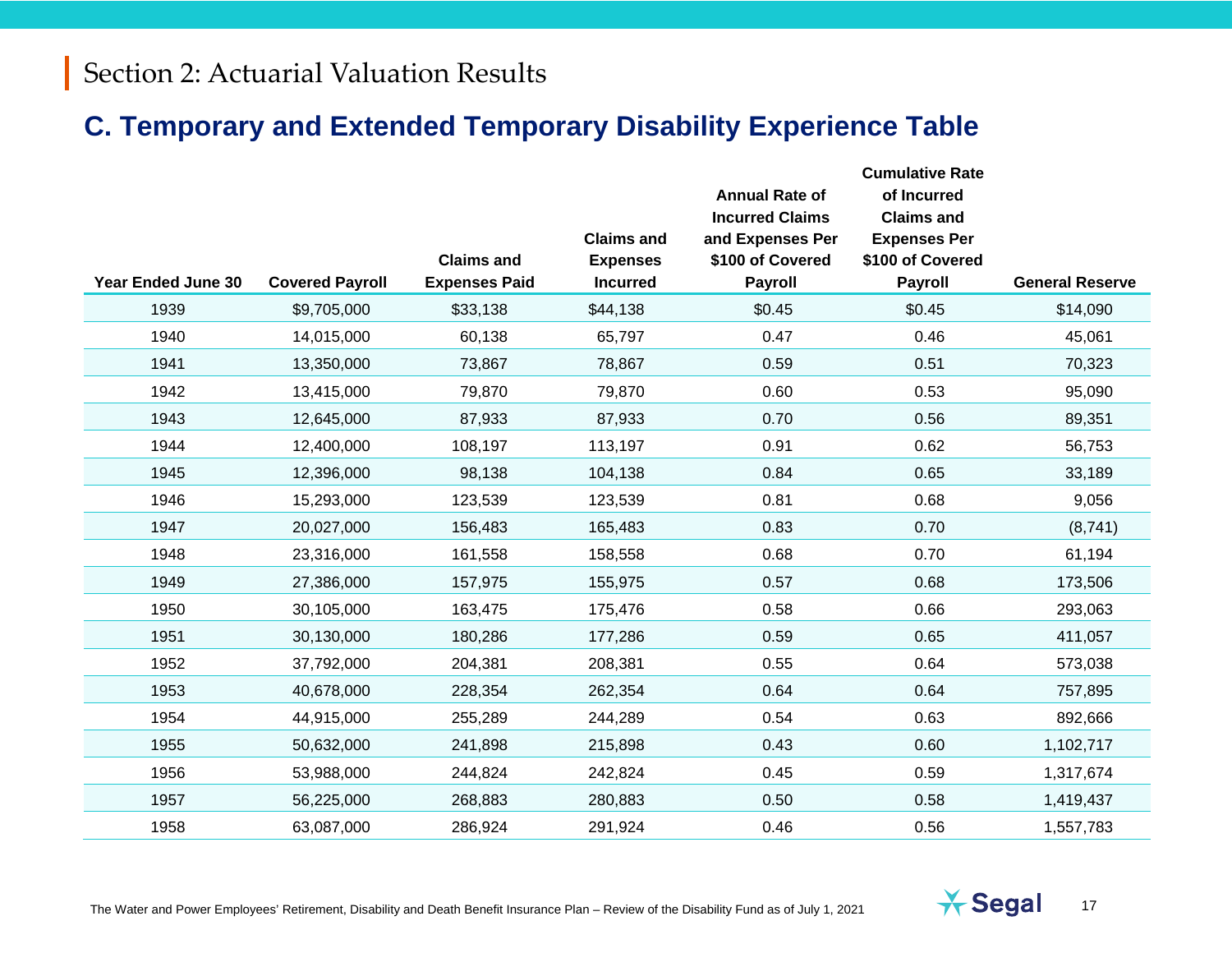#### **C. Temporary and Extended Temporary Disability Experience Table (continued)**

|                           |                        | <b>Claims and</b>    | <b>Claims and</b><br><b>Expenses</b> | <b>Annual Rate of</b><br><b>Incurred Claims</b><br>and Expenses Per<br>\$100 of Covered | <b>Cumulative Rate</b><br>of Incurred<br><b>Claims and</b><br><b>Expenses Per</b><br>\$100 of Covered |                        |
|---------------------------|------------------------|----------------------|--------------------------------------|-----------------------------------------------------------------------------------------|-------------------------------------------------------------------------------------------------------|------------------------|
| <b>Year Ended June 30</b> | <b>Covered Payroll</b> | <b>Expenses Paid</b> | <b>Incurred</b>                      | <b>Payroll</b>                                                                          | Payroll                                                                                               | <b>General Reserve</b> |
| 1959                      | \$65,930,000           | \$368,644            | \$414,644                            | \$0.63                                                                                  | \$0.57                                                                                                | \$1,578,671            |
| 1960                      | 65,993,000             | 388,060              | 305,260                              | 0.46                                                                                    | 0.56                                                                                                  | 1,628,091              |
| 1961                      | 68,055,000             | 381,033              | 380,833                              | 0.56                                                                                    | 0.56                                                                                                  | 1,611,264              |
| 1962                      | 73,192,000             | 393,013              | 404,413                              | 0.55                                                                                    | 0.56                                                                                                  | 1,593,485              |
| 1963                      | 78,546,000             | 500,671              | 512,371                              | 0.65                                                                                    | 0.57                                                                                                  | 1,491,219              |
| 1964                      | 83,672,000             | 562,565              | 518,765                              | 0.62                                                                                    | 0.57                                                                                                  | 1,401,956              |
| 1965                      | 87,976,000             | 536,280              | 543,480                              | 0.62                                                                                    | 0.58                                                                                                  | 1,304,304              |
| 1966                      | 92,885,000             | 554,020              | 548,920                              | 0.59                                                                                    | 0.58                                                                                                  | 1,220,641              |
| 1967                      | 98,253,000             | 566,985              | 580,185                              | 0.59                                                                                    | 0.58                                                                                                  | 1,127,344              |
| 1968                      | 103,283,000            | 634,571              | 633,871                              | 0.61                                                                                    | 0.58                                                                                                  | 999,592                |
| 1969                      | 111,396,000            | 704,242              | 703,542                              | 0.63                                                                                    | 0.58                                                                                                  | 833,701                |
| 1970                      | 121,866,000            | 767,820              | 775,170                              | 0.64                                                                                    | 0.59                                                                                                  | 637,461                |
| 1971                      | 131,730,000            | 889,228              | 897,478                              | 0.68                                                                                    | 0.59                                                                                                  | 354,292                |
| 1972                      | 140,154,000            | 859,374              | 864,575                              | 0.62                                                                                    | 0.60                                                                                                  | 132,771                |
| 1973                      | 143,834,000            | 1,011,796            | 1,034,196                            | 0.72                                                                                    | 0.61                                                                                                  | (253, 712)             |
| 1974                      | 146,962,000            | 1,140,512            | 1,175,512                            | 0.80                                                                                    | 0.62                                                                                                  | (483, 644)             |
| 1975                      | 156,628,000            | 1,190,786            | 1,206,236                            | 0.77                                                                                    | 0.63                                                                                                  | (702, 745)             |
| 1976                      | 163,951,000            | 1,304,122            | 1,325,572                            | 0.81                                                                                    | 0.64                                                                                                  | (852, 027)             |
| 1977                      | 165,258,000            | 1,300,411            | 1,312,161                            | 0.79                                                                                    | 0.65                                                                                                  | (959, 819)             |
| 1978                      | 172,256,000            | 1,404,379            | 1,393,979                            | 0.81                                                                                    | 0.66                                                                                                  | (1, 103, 713)          |

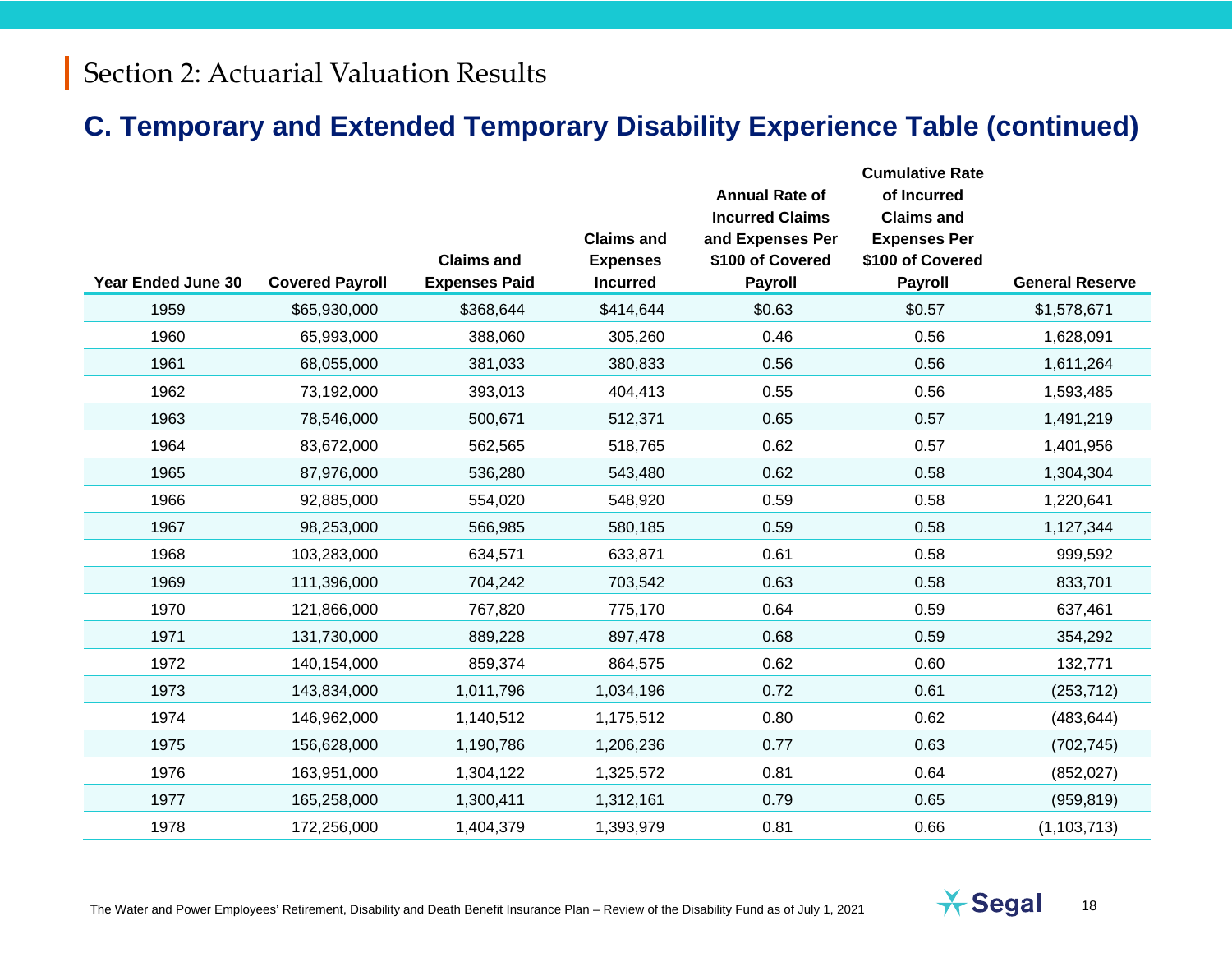#### **C. Temporary and Extended Temporary Disability Experience Table (continued)**

|                           |                        |                      |                                      | <b>Annual Rate of</b><br><b>Incurred Claims</b> | <b>Cumulative Rate</b><br>of Incurred<br><b>Claims and</b> |                        |
|---------------------------|------------------------|----------------------|--------------------------------------|-------------------------------------------------|------------------------------------------------------------|------------------------|
|                           |                        | <b>Claims and</b>    | <b>Claims and</b><br><b>Expenses</b> | and Expenses Per<br>\$100 of Covered            | <b>Expenses Per</b><br>\$100 of Covered                    |                        |
| <b>Year Ended June 30</b> | <b>Covered Payroll</b> | <b>Expenses Paid</b> | <b>Incurred</b>                      | <b>Payroll</b>                                  | <b>Payroll</b>                                             | <b>General Reserve</b> |
| 1979                      | \$177,648,000          | \$1,378,601          | \$1,410,042                          | \$0.79                                          | \$0.67                                                     | (\$107,066)            |
| 1980                      | 175,962,000            | 1,400,805            | 1,350,503                            | 0.77                                            | 0.67                                                       | (132, 312)             |
| 1981                      | 202,902,000            | 1,496,480            | 1,514,388                            | 0.75                                            | 0.68                                                       | 64,895                 |
| 1982                      | 245,734,000            | 1,394,848            | 1,438,322                            | 0.59                                            | 0.67                                                       | 505,214                |
| 1983                      | 274,644,000            | 1,687,704            | 1,678,899                            | 0.61                                            | 0.67                                                       | 957,656                |
| 1984                      | 288,311,000            | 1,789,909            | 1,864,263                            | 0.65                                            | 0.67                                                       | 1,370,865              |
| 1985                      | 310,359,000            | 1,975,135            | 1,977,432                            | 0.64                                            | 0.66                                                       | 1,875,475              |
| 1986                      | 327,365,000            | 2,210,661            | 2,251,124                            | 0.69                                            | 0.67                                                       | 2,157,948              |
| 1987                      | 360,065,000            | 1,969,935            | 2,005,236                            | 0.56                                            | 0.66                                                       | 2,728,701              |
| 1988                      | 400,537,000            | 2,290,491            | 2,260,068                            | 0.56                                            | 0.65                                                       | 3,348,749              |
| 1989                      | 394,086,000            | 2,261,337            | 2,248,205                            | 0.57                                            | $0.64*$                                                    | 3,849,928              |
| 1990                      | 411,248,000            | 2,171,299            | 2,160,636                            | 0.53                                            | $0.62*$                                                    | 4,580,470              |
| 1991                      | 402,648,000            | 2,233,586            | 2,194,051                            | 0.54                                            | $0.59*$                                                    | 5,286,005              |
| 1992                      | 475,252,000            | 2,354,177            | 2,375,545                            | 0.50                                            | $0.59*$                                                    | 6,298,902              |
| 1993                      | 464,000,000            | 2,348,727            | 2,373,719                            | 0.51                                            | $0.58*$                                                    | 6,888,804              |
| 1994                      | 470,000,000            | 2,516,640            | 2,567,498                            | 0.55                                            | $0.57*$                                                    | 6,709,671              |
| 1995                      | 450,713,000            | 2,964,258            | 2,933,789                            | 0.65                                            | $0.57*$                                                    | 5,845,370              |
| 1996                      | 441,956,000            | 2,225,030            | 2,076,306                            | 0.47                                            | $0.54*$                                                    | 5,593,988              |
| 1997                      | 472,678,000            | 2,019,565            | 2,016,440                            | 0.43                                            | $0.53*$                                                    | 5,286,560              |
| 1998                      | 417,262,000            | 2,416,341            | 2,473,601                            | 0.59                                            | $0.53*$                                                    | 4,210,250              |

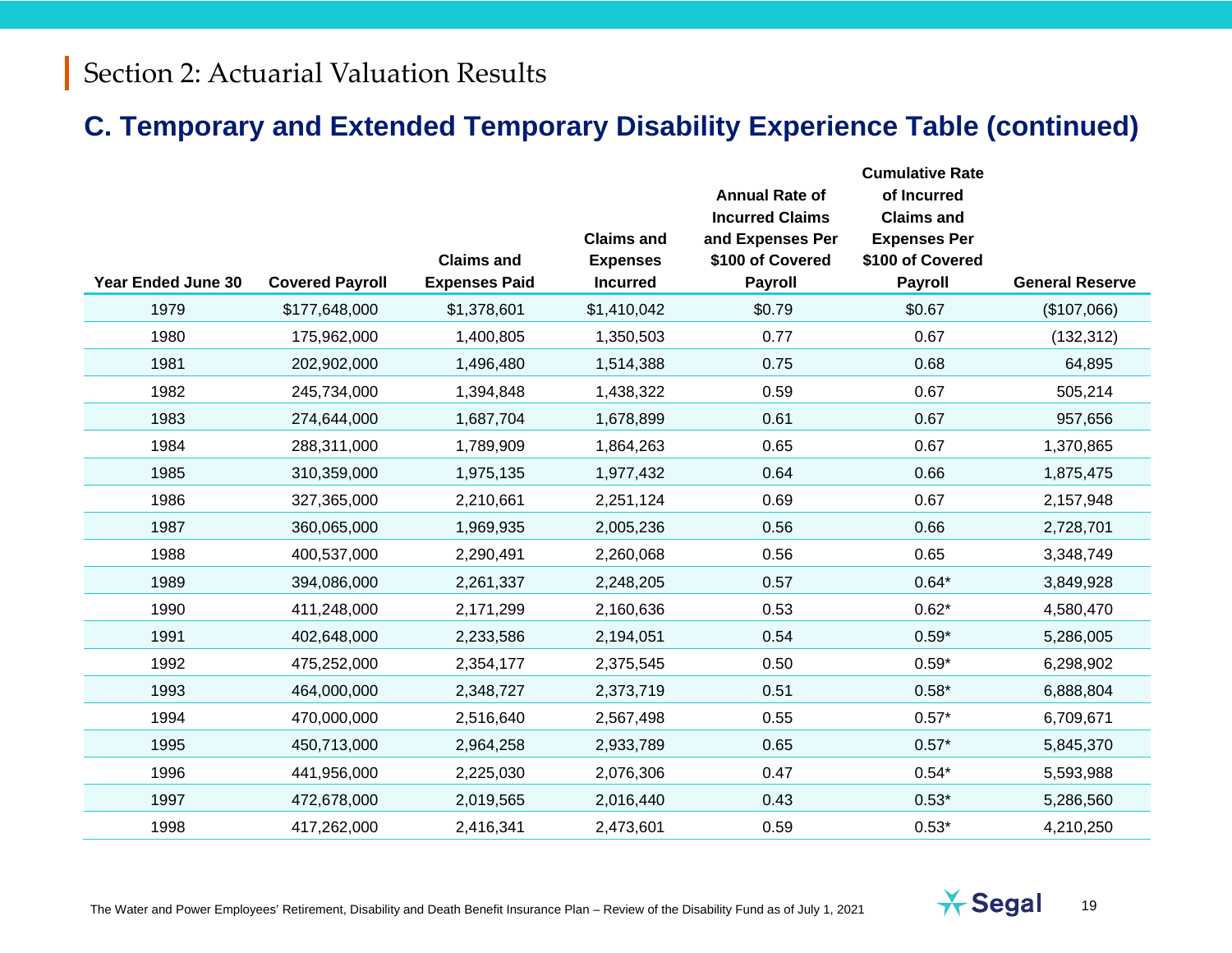#### **C. Temporary and Extended Temporary Disability Experience Table (continued)**

| <b>Year Ended June 30</b> | <b>Covered Payroll</b> | <b>Claims and</b><br><b>Expenses Paid</b> | <b>Claims and</b><br><b>Expenses</b><br><b>Incurred</b> | <b>Annual Rate of</b><br><b>Incurred Claims</b><br>and Expenses Per<br>\$100 of Covered<br><b>Payroll</b> | <b>Cumulative Rate</b><br>of Incurred<br><b>Claims and</b><br><b>Expenses Per</b><br>\$100 of Covered<br>Payroll | <b>General Reserve</b> |
|---------------------------|------------------------|-------------------------------------------|---------------------------------------------------------|-----------------------------------------------------------------------------------------------------------|------------------------------------------------------------------------------------------------------------------|------------------------|
| 1999                      | \$355,148,948          | \$1,858,677                               | \$2,016,329                                             | \$0.57                                                                                                    | $$0.53*$                                                                                                         | \$3,371,035            |
| 2000                      | 369,509,233            | 4,682,621                                 | 4,809,494                                               | 1.30                                                                                                      | $1.30**$                                                                                                         | 13,339,138***          |
| 2001                      | 403,265,472            | 4,211,036                                 | 4,426,638                                               | 1.10                                                                                                      | $1.20**$                                                                                                         | 11,141,509             |
| 2002                      | 430,397,884            | 4,584,284                                 | 4,528,640                                               | 1.05                                                                                                      | $1.15***$                                                                                                        | 9,999,795              |
| 2003                      | 472,432,303            | 5,306,242                                 | 5,388,510                                               | 1.14                                                                                                      | $1.15***$                                                                                                        | 8,353,541              |
| 2004                      | 522,227,280            | 6,210,253                                 | 6,246,423                                               | 1.20                                                                                                      | $1.16***$                                                                                                        | 5,966,023              |
| 2005                      | 554,839,816            | 7,298,197                                 | 7,480,641                                               | 1.35                                                                                                      | $1.19**$                                                                                                         | 2,715,895              |
| 2006                      | 574,315,572            | 8,897,820                                 | 9,028,144                                               | 1.57                                                                                                      | $1.24***$                                                                                                        | (2,009,091)            |
| 2007                      | 604,514,525            | 9,502,988                                 | 9,556,168                                               | 1.58                                                                                                      | $1.29**$                                                                                                         | (4,328,285)            |
| 2008                      | 623,634,208            | 9,578,292                                 | 9,540,484                                               | 1.53                                                                                                      | $1.31**$                                                                                                         | (1, 103, 230)          |
| 2009                      | 696,704,083            | 8,889,938                                 | 9,337,463                                               | 1.34                                                                                                      | $1.32**$                                                                                                         | 2,719,985              |
| 2010                      | 767,912,436            | 10,947,771                                | 11,262,418                                              | 1.47                                                                                                      | $1.33**$                                                                                                         | 3,006,739              |
| 2011                      | 791,760,493            | 11,720,424                                | 13,268,642                                              | 1.68                                                                                                      | $1.36**$                                                                                                         | 421,664                |
| 2012                      | 805,607,436            | 12,469,833                                | 13,051,706                                              | 1.62                                                                                                      | $1.38**$                                                                                                         | (1, 243, 338)          |
| 2013                      | 817,421,028            | 12,130,514                                | 11,770,414                                              | 1.44                                                                                                      | $1.38**$                                                                                                         | (538,036)              |
| 2014                      | 819,923,866            | 14, 171, 121                              | 14,648,006                                              | 1.79                                                                                                      | $1.41**$                                                                                                         | (2,476,726)            |
| 2015                      | 839,213,254            | 13,158,645                                | 13,500,304                                              | 1.61                                                                                                      | $1.42**$                                                                                                         | (2,270,074)            |
| 2016                      | 861,818,854            | 12,614,416                                | 12,573,684                                              | 1.46                                                                                                      | $1.43**$                                                                                                         | 19,712                 |
| 2017                      | 892,332,196            | 13,251,004                                | 13,616,488                                              | 1.53                                                                                                      | $1.43**$                                                                                                         | 1,003,421              |
| 2018                      | 953,635,670            | 13,368,674                                | 13,390,600                                              | 1.40                                                                                                      | $1.43**$                                                                                                         | 2,118,648              |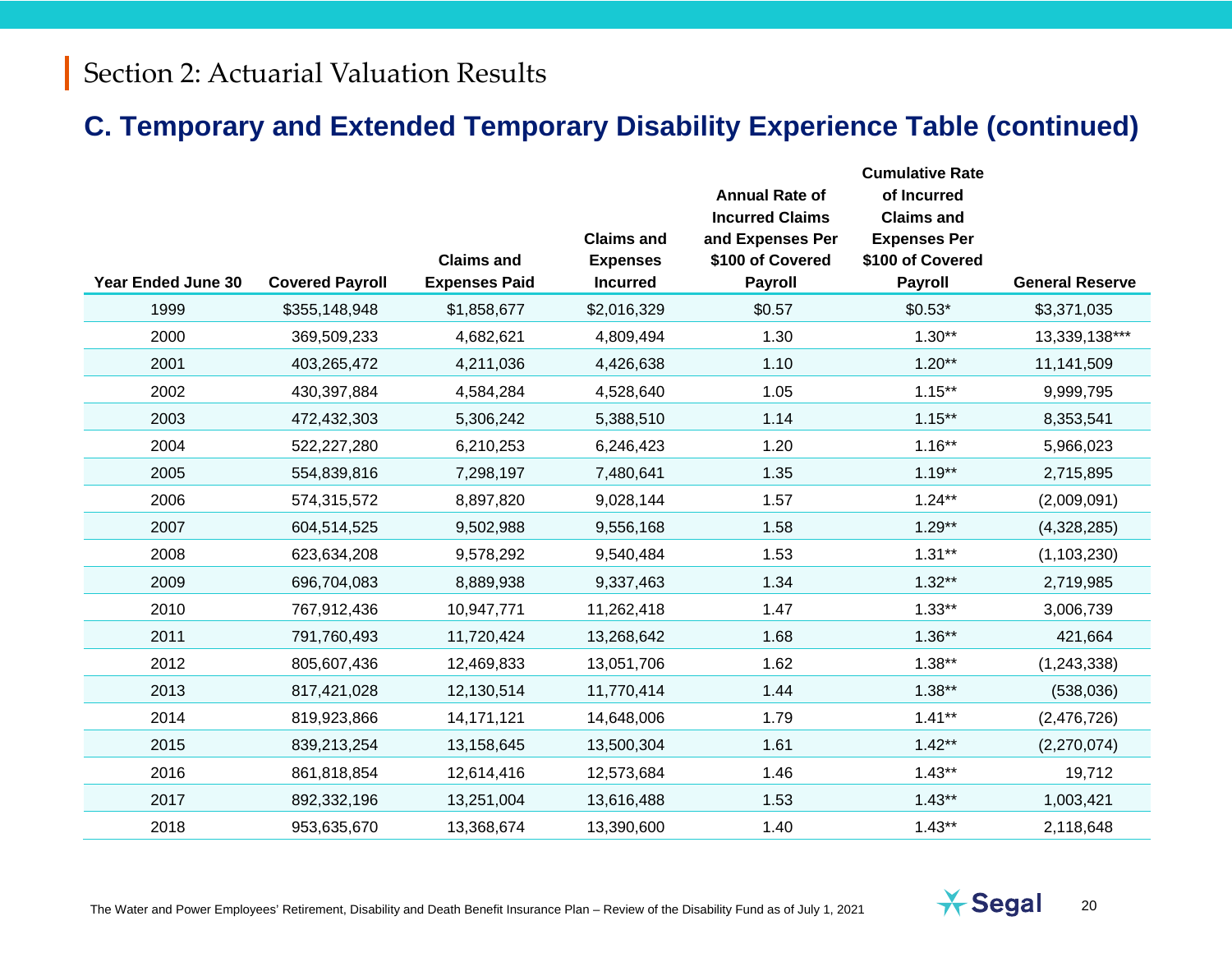### **C. Temporary and Extended Temporary Disability Experience Table (continued)**

|                           |                        | <b>Claims and</b>    | <b>Claims and</b><br><b>Expenses</b> | <b>Annual Rate of</b><br><b>Incurred Claims</b><br>and Expenses Per<br>\$100 of Covered | <b>Cumulative Rate</b><br>of Incurred<br><b>Claims and</b><br><b>Expenses Per</b><br>\$100 of Covered |                        |
|---------------------------|------------------------|----------------------|--------------------------------------|-----------------------------------------------------------------------------------------|-------------------------------------------------------------------------------------------------------|------------------------|
| <b>Year Ended June 30</b> | <b>Covered Payroll</b> | <b>Expenses Paid</b> | <b>Incurred</b>                      | <b>Payroll</b>                                                                          | <b>Payroll</b>                                                                                        | <b>General Reserve</b> |
| 2019                      | \$1,028,212,002        | \$13,673,983         | \$13,934,525                         | \$1.36                                                                                  | $$1.43**$                                                                                             | \$2,883,277            |
| 2020                      | 1,130,066,141          | 14,987,328           | 14,025,141                           | 1.24                                                                                    | $1.42**$                                                                                              | 4,238,519              |
| 2021                      | 1,121,883,556          | 11,986,880           | 12,172,378                           | 1.08                                                                                    | $1.42**$                                                                                              | 6,875,321              |

Average of ten most recent rates prior to the addition of the entire Temporary and Extended Temporary Disability Benefit.

\*\* Average of rates after addition of the entire Temporary and Extended Temporary Disability Benefits. Starting in 2019, average of rates for last 20 years.

\*\*\* In 2000, \$11 million was transferred from the Permanent Total Disability Fund. Starting in 2000, the entire Temporary and Extended Temporary Disability Benefit became payable from this Fund.

Note: Starting in 1987, expenses are not included.

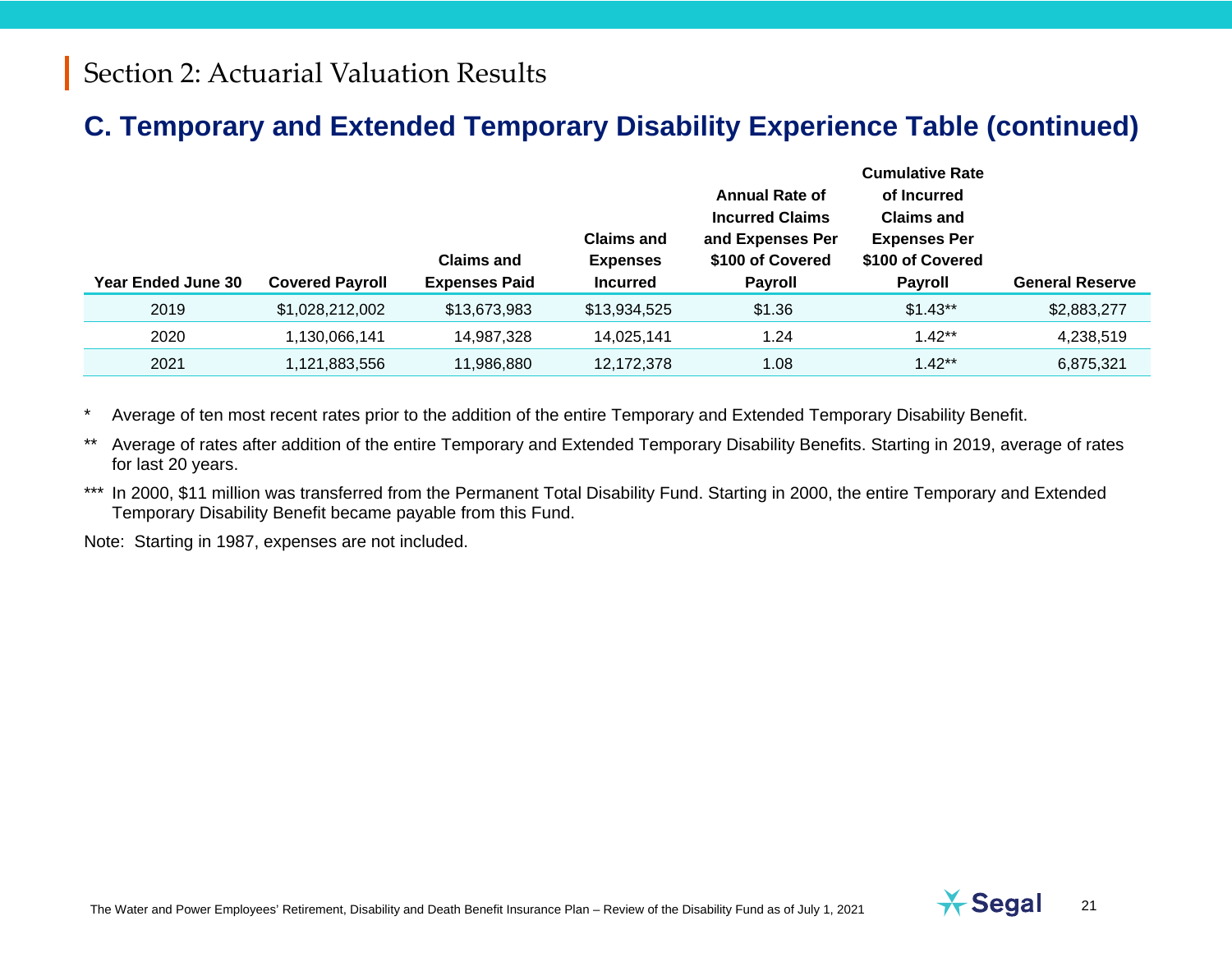### **D. Permanent Total Disability Benefits**

Permanent Total Disability Benefits may commence as early as the thirteenth month of disability or as late as the twenty-fifth month, depending on the member's condition and Extended Temporary Disability Coverage. The monthly benefit is an amount equal to 40% of the member's compensation. Cost-of-living benefits, with a 3% maximum increase per year (similar to those provided to service retirees), were adopted as of April 1, 1970. The table below shows a history of the contribution rates for the Permanent Total Disability Benefits. The table shown in *Section E* (page 24) includes a summary of the cost of Permanent Total Disability Benefits from inception of the Plan to June 30, 2021.

| <b>Rates Per \$100 of Compensation</b> |                  |                      |              |  |
|----------------------------------------|------------------|----------------------|--------------|--|
| As of June 30                          | <b>By Member</b> | <b>By Department</b> | <b>Total</b> |  |
| $1938 - 1942$                          | \$0.62           | \$0.41               | \$1.03       |  |
| $1942 - 1947$                          | 0.52             | 0.34                 | 0.86         |  |
| $1947 - 1953$                          | 0.62             | 0.41                 | 1.03         |  |
| $1953 - 1956$                          | 0.52             | 0.34                 | 0.86         |  |
| $1956 - 1959$                          | 0.36             | 0.24                 | 0.60         |  |
| $1959 - 1969$                          | 0.21             | 0.14                 | 0.35         |  |
| $1969 - 1973$                          | 0.12             | 0.08                 | 0.20         |  |
| $1973 - 1975$                          | 0.24             | 0.16                 | 0.40         |  |
| $1975 - 1980$                          | 0.36             | 0.24                 | 0.60         |  |
| $1980 - 1981$                          | $\star$          | $\star$              | 0.60         |  |
| $1981 - 1987$                          | $\star$          | $\star$              | 0.55         |  |
| $1987 - 1992$                          | $\star$          | $\star$              | 0.25         |  |
| 1992-1998                              | $\star$          | $\star$              | 0.05         |  |
| 1998-2021                              | $\star$          | 0.00                 | $\star$      |  |
|                                        |                  |                      |              |  |

#### Chart 6 – Rates of Contribution Per \$100 of Compensation for Permanent Total Disability Benefits

From January 1980 to January 1984, employees paid \$1 per month and the Department paid the balance of the total rate. As of January 1984, the employee amount was increased to \$1 per biweekly payroll period.

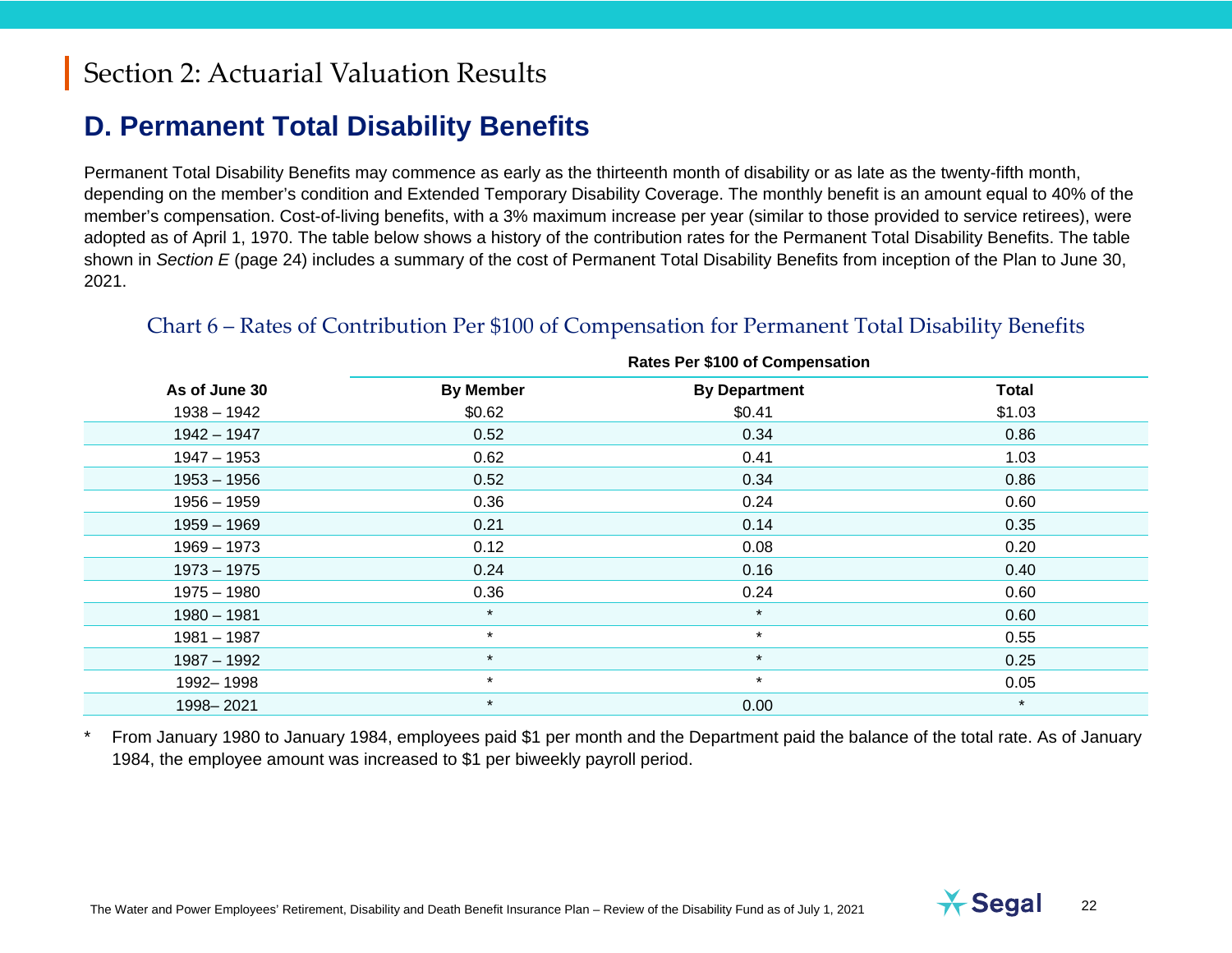For Permanent Total Disability Benefit, the claim reserve is calculated as the sum of:

- 1. The open (or reported) claim reserve, which is the present value of future disability benefits for open claims, and
- <span id="page-22-0"></span>2. The pending claim reserve, which is the contributions made during the fiscal year.

The rate of interest used by the Board in the present value calculation is 3.50%. Beginning in 1983, the present value calculation also reflects cost-of-living increases. The incurred claims and the annual experience rate per \$100 of covered payroll were calculated as described in *Section 2.A.* and *Section 3, Exhibit 3*. The details of the claim reserve and general reserve are shown in *Section 2 Chart 4*. The current goal for the general reserve is that it be maintained at approximately 20% of the claim reserve. The claim reserve is \$11,603,444 as of June 30, 2021. Thus, the "target" is equal to \$2,320,689 (20% x \$11,603,444), as compared to the actual general reserve of \$20,239,478 as of June 30, 2021. Therefore, as of June 30, 2021, the general reserve surpasses the funding target by \$17,918,789.

#### **Contribution Development**

The Permanent Total Disability Experience Table as shown in *Section 2.E.* indicates that the average cost for the last 20 years per \$100 of covered payroll is \$0.26 before taking into account interest on the general reserve. The annual rate of contribution as of June 30, 2021 would have been \$0.11 per \$100 of covered payroll before taking into account interest on the general reserve. Based on reserves as of June 30, 2021, the expected interest credit for the next year is \$708,382, or \$0.06 per \$100 of covered payroll (assuming a 3.50% investment return). The expected interest on the reserves would reduce the \$0.26 per \$100 of payroll and \$0.11 per \$100 of payroll contribution rates to \$0.20 and \$0.05, respectively.

The general reserve is so large that interest alone is expected to be enough to pay a significant portion of the claims for many years to come. Thus, we recommend that the Board maintain the Department contribution of zero cents per \$100 of covered compensation so that the general reserve can be reduced closer to its target level over time.

For several years, the experience table has shown a downward trend in the annual cost per \$100 of covered payroll. In 1983, the claim cost returned to earlier levels, but this was artificially high due to the change in reflecting cost-of-living increases. It appears that the Fund has reached a somewhat stable cumulative rate of claim costs, although year-by-year costs are still fluctuating.

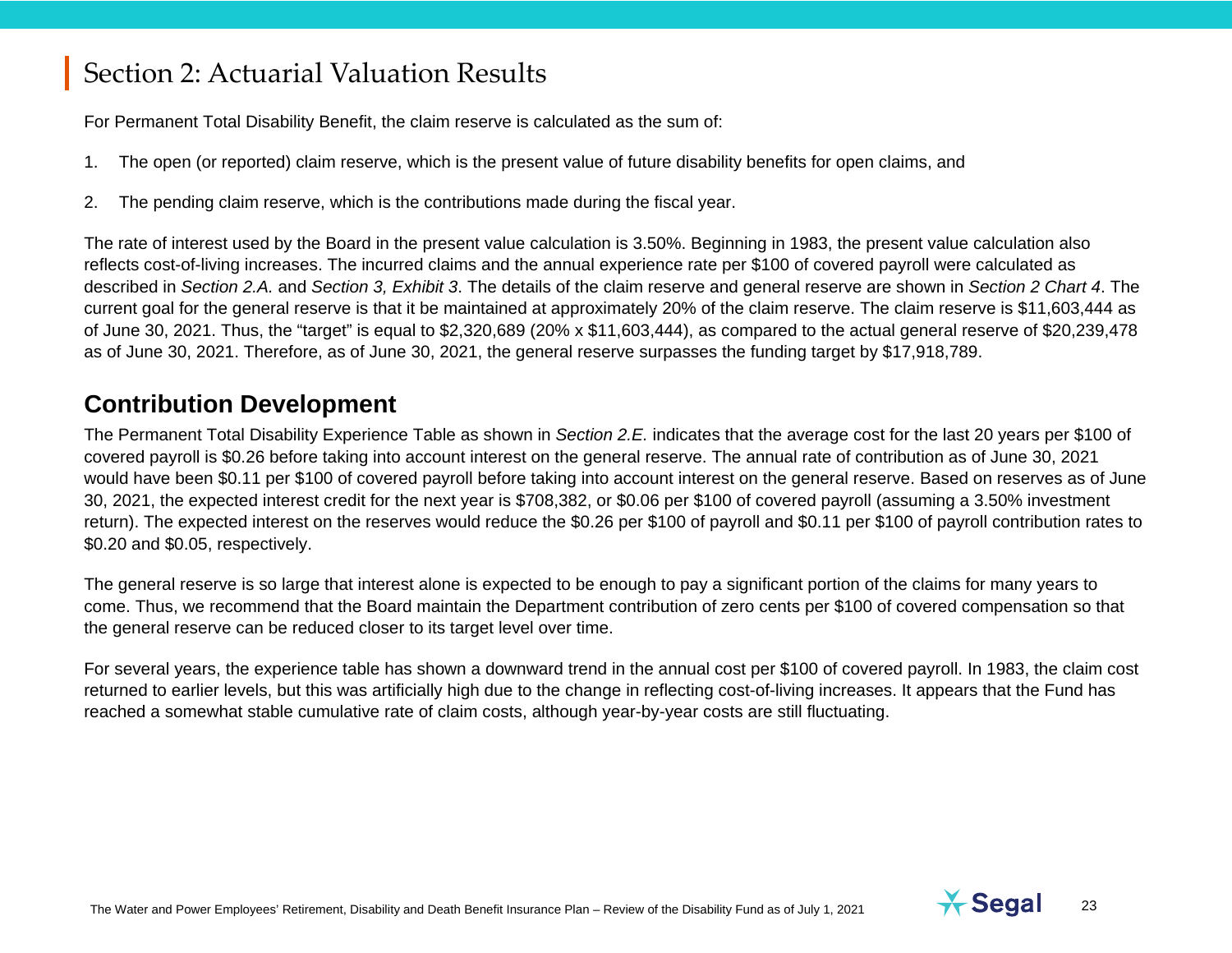### **E. Permanent Total Disability Experience Table**

| <b>Year Ended June 30</b> | <b>Covered Payroll</b> | <b>Claims and</b><br><b>Expenses Paid</b> | <b>Claims and</b><br><b>Expenses</b><br>Incurred* | <b>Annual Rate of</b><br><b>Incurred Claims</b><br>and Expenses Per<br>\$100 of Covered<br>Payroll* | <b>Cumulative Rate</b><br>of Incurred<br><b>Claims and</b><br><b>Expenses Per</b><br>\$100 of Covered<br><b>Payroll</b> | <b>General Reserve</b> |
|---------------------------|------------------------|-------------------------------------------|---------------------------------------------------|-----------------------------------------------------------------------------------------------------|-------------------------------------------------------------------------------------------------------------------------|------------------------|
| 1939                      | \$9,742,000            | \$3,711                                   | \$87,711                                          | \$0.90                                                                                              | \$0.90                                                                                                                  | \$13,604               |
| 1940                      | 13,989,000             | 21,342                                    | 103,588                                           | 0.74                                                                                                | 0.81                                                                                                                    | 56,344                 |
| 1941                      | 13,266,000             | 24,788                                    | 74,936                                            | 0.56                                                                                                | 0.72                                                                                                                    | 122,383                |
| 1942                      | 13,306,000             | 32,566                                    | 91,896                                            | 0.69                                                                                                | 0.71                                                                                                                    | 175,539                |
| 1943                      | 12,574,000             | 43,318                                    | 74,067                                            | 0.59                                                                                                | 0.69                                                                                                                    | 219,667                |
| 1944                      | 12,319,000             | 58,699                                    | 83,340                                            | 0.68                                                                                                | 0.69                                                                                                                    | 252,063                |
| 1945                      | 12,309,000             | 85,014                                    | 146,059                                           | 1.19                                                                                                | 0.76                                                                                                                    | 218,072                |
| 1946                      | 15,152,000             | 89,721                                    | 241,219                                           | 1.59                                                                                                | 0.88                                                                                                                    | 111,847                |
| 1947                      | 19,836,000             | 109,058                                   | 270,398                                           | 1.36                                                                                                | 0.96                                                                                                                    | 18,764                 |
| 1948                      | 23,235,000             | 120,837                                   | 175,320                                           | 0.75                                                                                                | 0.93                                                                                                                    | 80,980                 |
| 1949                      | 27,275,000             | 136,224                                   | 133,200                                           | 0.49                                                                                                | 0.86                                                                                                                    | 233,675                |
| 1950                      | 29,974,000             | 138,210                                   | 96,082                                            | 0.32                                                                                                | 0.78                                                                                                                    | 458,989                |
| 1951                      | 29,990,000             | 135,367                                   | 144,943                                           | 0.48                                                                                                | 0.74                                                                                                                    | 632,438                |
| 1952                      | 37,565,000             | 134,551                                   | 11,043                                            | 0.03                                                                                                | 0.64                                                                                                                    | 1,044,175              |
| 1953                      | 40,464,000             | 156,803                                   | 403,365                                           | 1.00                                                                                                | 0.76                                                                                                                    | 1,055,235              |
| 1954                      | 44,971,000             | 184,131                                   | 166,033                                           | 0.37                                                                                                | 0.64                                                                                                                    | 1,316,150              |
| 1955                      | 49,389,000             | 192,397                                   | 234,939                                           | 0.48                                                                                                | 0.62                                                                                                                    | 1,547,758              |
| 1956                      | 50,836,000             | 179,587                                   | 14,956                                            | 0.03                                                                                                | 0.56                                                                                                                    | 2,021,772              |
| 1957                      | 52,720,000             | 180,814                                   | 249,641                                           | 0.47                                                                                                | 0.55                                                                                                                    | 2,157,769              |
| 1958                      | 58,829,000             | 152,089                                   | 33,695                                            | 0.06                                                                                                | 0.50                                                                                                                    | 2,560,220              |

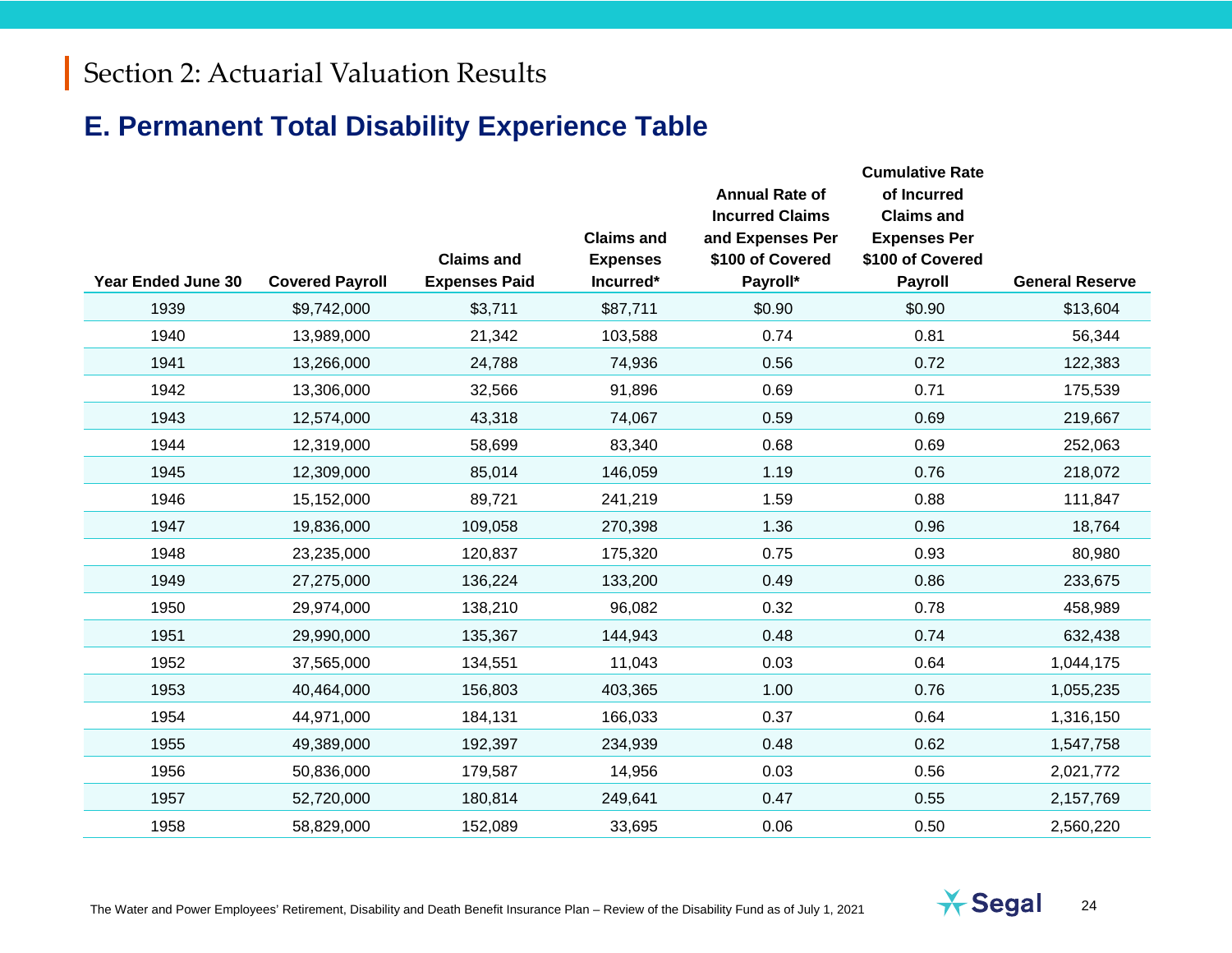### **E. Permanent Total Disability Experience Table (continued)**

|                           |                        | <b>Claims and</b>    | <b>Claims and</b><br><b>Expenses</b> | <b>Annual Rate of</b><br><b>Incurred Claims</b><br>and Expenses Per<br>\$100 of Covered | <b>Cumulative Rate</b><br>of Incurred<br><b>Claims and</b><br><b>Expenses Per</b><br>\$100 of Covered |                        |
|---------------------------|------------------------|----------------------|--------------------------------------|-----------------------------------------------------------------------------------------|-------------------------------------------------------------------------------------------------------|------------------------|
| <b>Year Ended June 30</b> | <b>Covered Payroll</b> | <b>Expenses Paid</b> | Incurred*                            | Payroll*                                                                                | <b>Payroll</b>                                                                                        | <b>General Reserve</b> |
| 1959                      | \$61,495,000           | \$146,785            | \$381,672                            | \$0.62                                                                                  | \$0.51                                                                                                | \$2,615,720            |
| 1960                      | 64,964,000             | 187,826              | 367,442                              | 0.57                                                                                    | 0.52                                                                                                  | 2,572,558              |
| 1961                      | 67,012,000             | 216,655              | 509,906                              | 0.76                                                                                    | 0.54                                                                                                  | 2,394,036              |
| 1962                      | 71,708,000             | 230,601              | 205,588                              | 0.29                                                                                    | 0.52                                                                                                  | 2,526,768              |
| 1963                      | 77,236,000             | 227,517              | 327,404                              | 0.42                                                                                    | 0.51                                                                                                  | 2,560,680              |
| 1964                      | 82,455,000             | 240,242              | 319,583                              | 0.39                                                                                    | 0.50                                                                                                  | 2,624,717              |
| 1965                      | 86,833,000             | 248,687              | 291,596                              | 0.34                                                                                    | 0.48                                                                                                  | 2,736,710              |
| 1966                      | 91,488,000             | 277,855              | 395,424                              | 0.43                                                                                    | 0.48                                                                                                  | 2,763,324              |
| 1967                      | 96,225,000             | 286,761              | 202,661                              | 0.21                                                                                    | 0.46                                                                                                  | 3,009,729              |
| 1968                      | 101,556,000            | 298,893              | 401,943                              | 0.40                                                                                    | 0.46                                                                                                  | 3,079,294              |
| 1969                      | 109,554,000            | 334,656              | 731,158                              | 0.67                                                                                    | 0.47                                                                                                  | 2,840,069              |
| 1970                      | 120,246,000            | 374,358              | 729,926                              | 0.61                                                                                    | 0.48                                                                                                  | 2,446,761              |
| 1971                      | 130,096,000            | 376,744              | 245,854                              | 0.19                                                                                    | 0.46                                                                                                  | 2,561,379              |
| 1972                      | 138,857,000            | 446,816              | 1,012,405                            | 0.73                                                                                    | 0.48                                                                                                  | 1,902,860              |
| 1973                      | 143,308,000            | 502,274              | 930,350                              | 0.65                                                                                    | 0.49                                                                                                  | 1,283,193              |
| 1974                      | 146,886,000            | 582,628              | 1,244,725                            | 0.85                                                                                    | 0.52                                                                                                  | 651,223                |
| 1975                      | 156,760,000            | 682,830              | 1,483,906                            | 0.95                                                                                    | 0.54                                                                                                  | (214, 183)             |
| 1976                      | 164,183,000            | 761,200              | 1,332,986                            | 0.81                                                                                    | 0.56                                                                                                  | (644, 432)             |
| 1977                      | 165,224,000            | 867,586              | 1,629,326                            | 0.99                                                                                    | 0.59                                                                                                  | (1,348,628)            |
| 1978                      | 171,767,000            | 920,799              | 1,042,386                            | 0.61                                                                                    | 0.59                                                                                                  | (1,432,449)            |

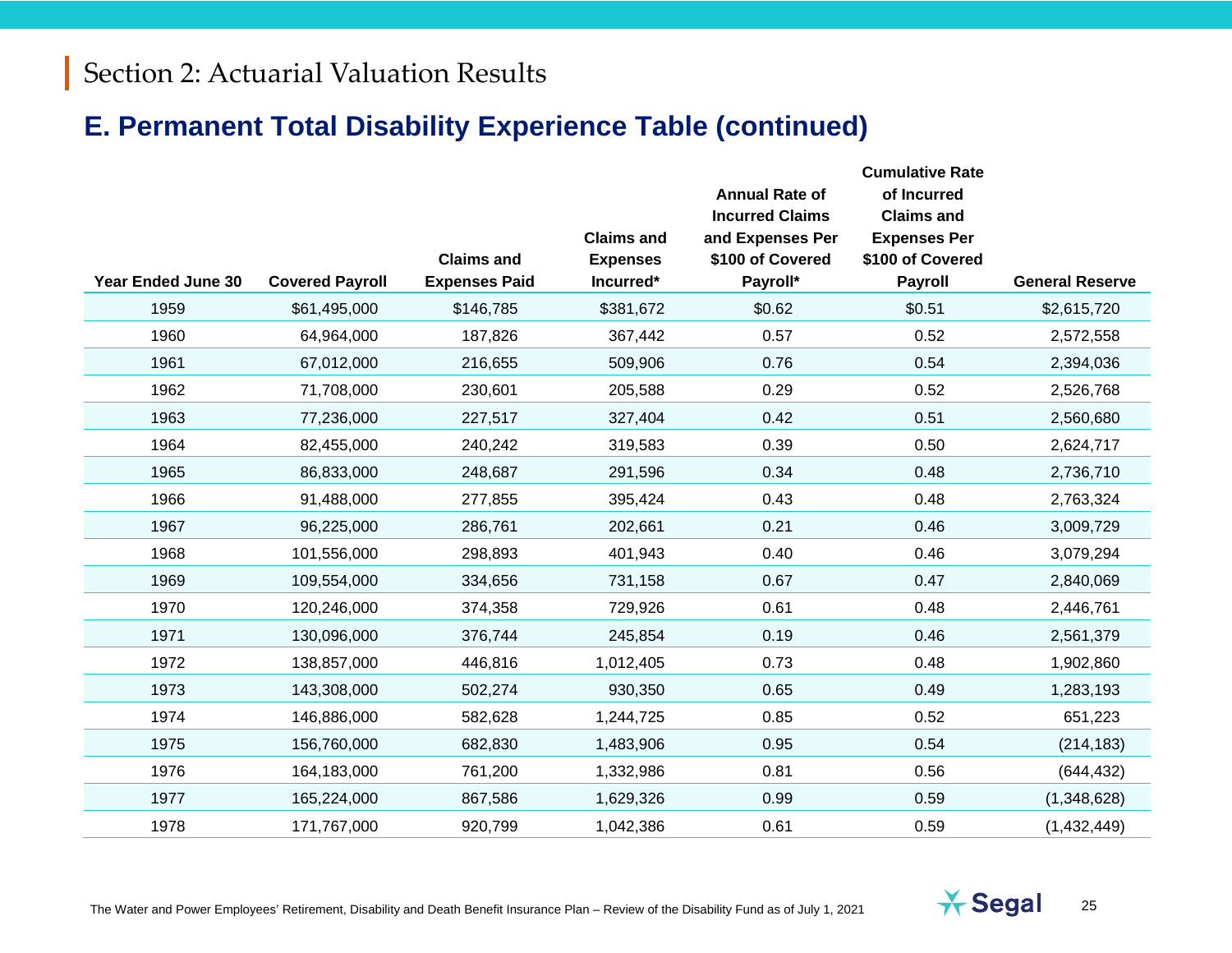### **E. Permanent Total Disability Experience Table (continued)**

|                           |                        |                      | <b>Claims and</b> | <b>Annual Rate of</b><br><b>Incurred Claims</b><br>and Expenses Per | <b>Cumulative Rate</b><br>of Incurred<br><b>Claims and</b><br><b>Expenses Per</b> |                        |
|---------------------------|------------------------|----------------------|-------------------|---------------------------------------------------------------------|-----------------------------------------------------------------------------------|------------------------|
|                           |                        | <b>Claims and</b>    | <b>Expenses</b>   | \$100 of Covered                                                    | \$100 of Covered                                                                  |                        |
| <b>Year Ended June 30</b> | <b>Covered Payroll</b> | <b>Expenses Paid</b> | Incurred*         | Payroll*                                                            | <b>Payroll</b>                                                                    | <b>General Reserve</b> |
| 1979                      | \$176,576,000          | \$907,163            | \$972,121         | \$0.55                                                              | \$0.59                                                                            | \$1,348,852            |
| 1980                      | 177,340,000            | 912,703              | 837,008           | 0.47                                                                | 0.58                                                                              | 1,887,689              |
| 1981                      | 202,994,000            | 1,006,200            | 369,334           | 0.18                                                                | 0.55                                                                              | 2,750,719              |
| 1982                      | 245,580,000            | 946,778              | 29,798            | 0.01                                                                | 0.51                                                                              | 4,404,597              |
| 1983                      | 274,629,000            | 978,647              | 1,755,073         | $0.64**$                                                            | 0.52                                                                              | 4,534,031              |
| 1984                      | 288,289,000            | 1,000,319            | 725,141           | 0.21                                                                | 0.50                                                                              | 5,879,532              |
| 1985                      | 310,360,000            | 1,006,631            | 591,410           | 0.19                                                                | 0.48                                                                              | 7,623,235              |
| 1986                      | 321,523,000            | 974,376              | 569,547           | 0.18                                                                | 0.46                                                                              | 9,284,884              |
| 1987                      | 360,072,000            | 901,033              | 121,268           | 0.03                                                                | 0.45                                                                              | 11,090,748             |
| 1988                      | 401,029,000            | 946,468              | 840,245           | 0.21                                                                | 0.44                                                                              | 13,253,261             |
| 1989                      | 394,084,000            | 1,024,870            | 1,563,694         | 0.40                                                                | $0.47***$                                                                         | 13,929,718             |
| 1990                      | 411,248,000            | 1,038,907            | 594,815           | 0.14                                                                | $0.45***$                                                                         | 15,723,997             |
| 1991                      | 405,132,000            | 1,046,404            | 739,845           | 0.18                                                                | $0.45***$                                                                         | 18,108,405             |
| 1992                      | 472,984,000            | 1,054,203            | 989,998           | 0.21                                                                | $0.42***$                                                                         | 20,483,790             |
| 1993                      | 464,000,000            | 1,102,722            | 1,652,617         | 0.36                                                                | $0.41***$                                                                         | 21,843,275             |
| 1994                      | 470,000,000            | 1,058,778            | 320,344           | 0.07                                                                | $0.37***$                                                                         | 24,150,799             |
| 1995                      | 515,122,000            | 1,059,537            | 1,506,726         | 0.29                                                                | $0.34***$                                                                         | 25,312,906             |
| 1996                      | 456,604,000            | 1,027,066            | 1,230,694         | 0.27                                                                | $0.27***$                                                                         | 26,514,847             |
| 1997                      | 460,540,000            | 930,321              | 1,166,197         | 0.25                                                                | $0.27***$                                                                         | 28,156,245             |
| 1998                      | 432,750,000            | 1,022,029            | 839,204           | 0.19                                                                | $0.25***$                                                                         | 30,206,085             |

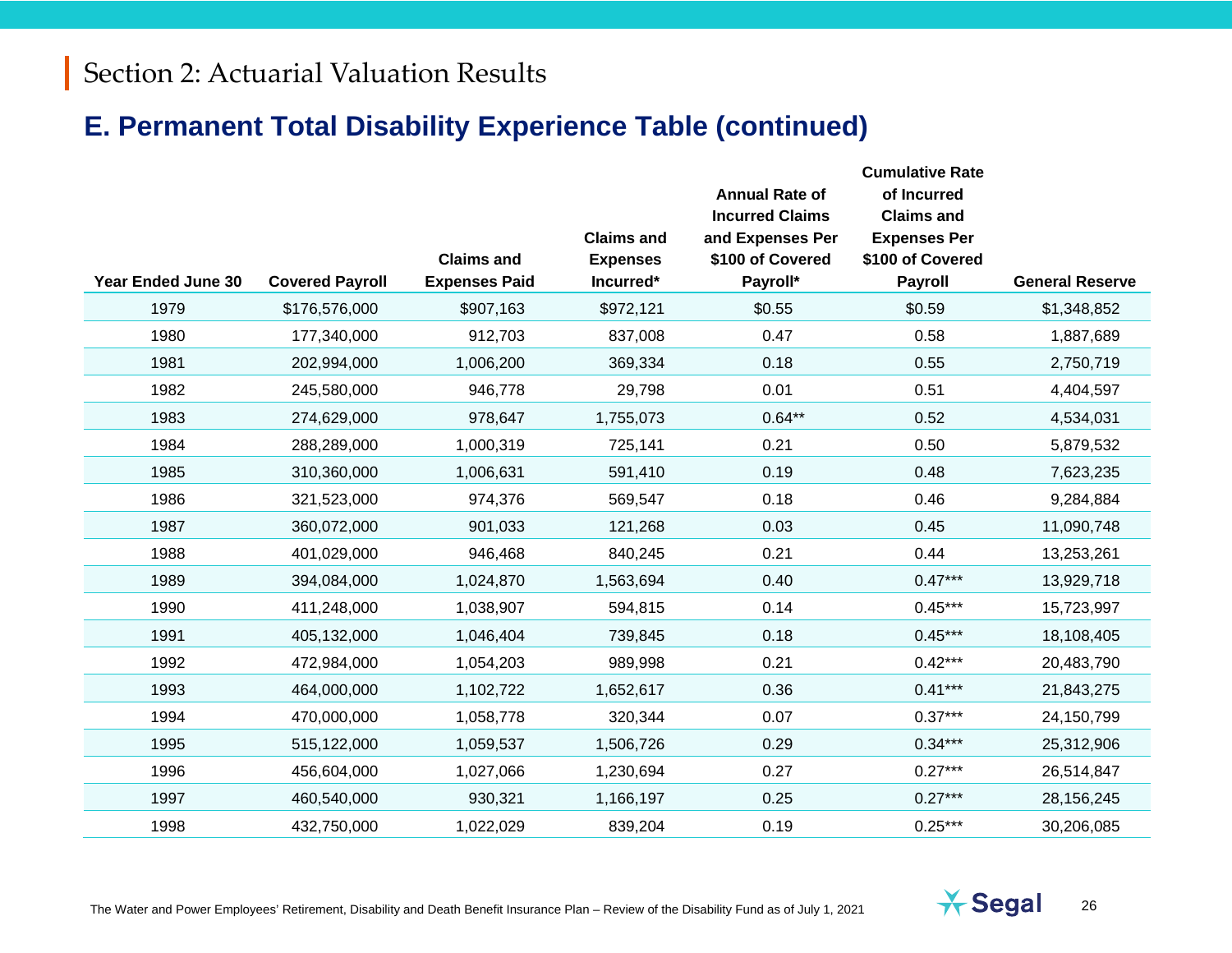### **E. Permanent Total Disability Experience Table (continued)**

|                    |                        |                                           | <b>Claims and</b>            | <b>Annual Rate of</b><br><b>Incurred Claims</b><br>and Expenses Per | <b>Cumulative Rate</b><br>of Incurred<br><b>Claims and</b><br><b>Expenses Per</b> |                        |
|--------------------|------------------------|-------------------------------------------|------------------------------|---------------------------------------------------------------------|-----------------------------------------------------------------------------------|------------------------|
| Year Ended June 30 | <b>Covered Payroll</b> | <b>Claims and</b><br><b>Expenses Paid</b> | <b>Expenses</b><br>Incurred* | \$100 of Covered<br>Payroll*                                        | \$100 of Covered<br>Payroll                                                       | <b>General Reserve</b> |
| 1999               | \$355,148,948          | \$944,740                                 | \$1,257,860                  | \$0.35                                                              | $$0.24***$                                                                        | \$32,320,298           |
| 2000               | 369,509,233            | 1,023,333                                 | 1,336,453                    | 0.36                                                                | $0.24***$                                                                         | 22,231,871             |
| 2001               | 403,265,472            | 1,037,601                                 | 681,004                      | 0.17                                                                | $0.24***$                                                                         | 24,428,829             |
| 2002               | 430,397,884            | 1,107,061                                 | 2,760,650                    | 0.64                                                                | $0.27***$                                                                         | 23,552,296             |
| 2003               | 472,432,303            | 1,154,061                                 | 1,451,604                    | 0.31                                                                | $0.25***$                                                                         | 24,159,068             |
| 2004               | 522,227,280            | 1,235,285                                 | 2,557,099                    | 0.49                                                                | $0.26***$                                                                         | 23,211,839             |
| 2005               | 554,839,816            | 1,344,393                                 | 1,237,126                    | 0.22                                                                | $0.26***$                                                                         | 25,396,120             |
| 2006               | 574,315,572            | 1,416,598                                 | 684,738                      | 0.12                                                                | $0.26***$                                                                         | 26,438,032             |
| 2007               | 604,514,525            | 1,493,732                                 | 2,624,785                    | 0.43                                                                | $0.28***$                                                                         | 25,697,531             |
| 2008               | 623,634,208            | 1,542,574                                 | 2,366,329                    | 0.38                                                                | $0.29***$                                                                         | 25,256,078             |
| 2009               | 696,704,083            | 1,579,230                                 | 2,615,312                    | 0.38                                                                | $0.29***$                                                                         | 24,645,343             |
| 2010               | 767,912,436            | 1,671,993                                 | 703,497                      | 0.09                                                                | $0.29***$                                                                         | 25,810,871             |
| 2011               | 791,760,493            | 2,012,392                                 | 422,748                      | 0.05                                                                | $0.28***$                                                                         | 27,094,608             |
| 2012               | 805,607,436            | 1,837,781                                 | 406,382                      | 0.05                                                                | $0.27***$                                                                         | 28,145,999             |
| 2013               | 817,421,028            | 1,853,493                                 | 1,452,570                    | 0.18                                                                | $0.26***$                                                                         | 27,886,706             |
| 2014               | 819,923,866            | 1,883,397                                 | 1,437,362                    | 0.18                                                                | $0.27***$                                                                         | 27,842,135             |
| 2015               | 839,213,254            | 1,840,316                                 | 3,325,516                    | 0.40                                                                | $0.27***$                                                                         | 25,466,109             |
| 2016               | 861,818,854            | 1,734,775                                 | 796,486                      | 0.09                                                                | $0.26***$                                                                         | 25,643,332             |
| 2017               | 892,332,196            | 1,700,103                                 | 3,680,032                    | 0.41                                                                | $0.27***$                                                                         | 22,846,141             |
| 2018               | 953,635,670            | 1,853,258                                 | 2,592,793                    | 0.27                                                                | $0.28***$                                                                         | 21,304,975             |

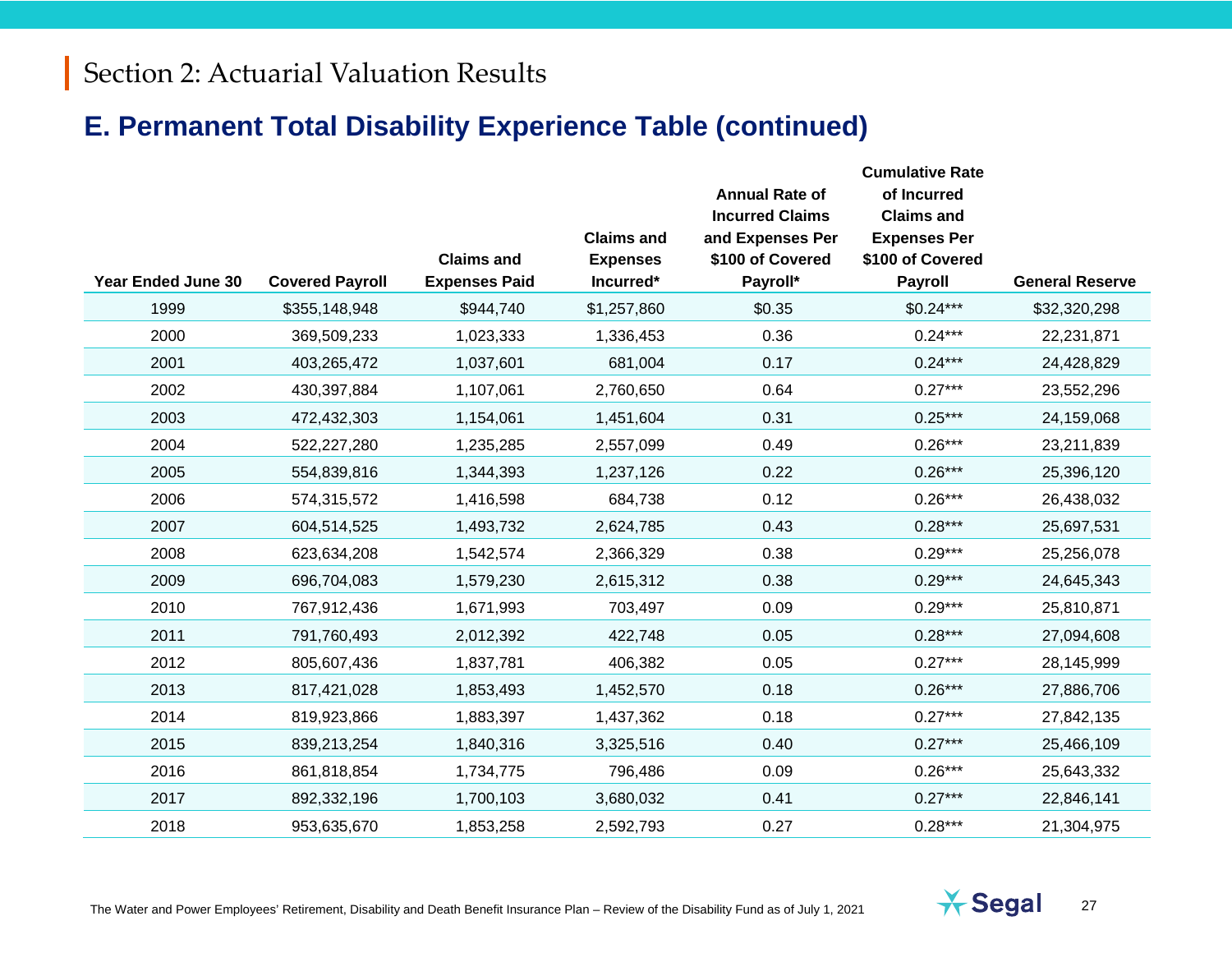#### **E. Permanent Total Disability Experience Table (continued)**

|                    |                        | <b>Claims and</b>    | <b>Claims and</b><br><b>Expenses</b> | <b>Annual Rate of</b><br><b>Incurred Claims</b><br>and Expenses Per<br>\$100 of Covered | <b>Cumulative Rate</b><br>of Incurred<br><b>Claims and</b><br><b>Expenses Per</b><br>\$100 of Covered |                        |
|--------------------|------------------------|----------------------|--------------------------------------|-----------------------------------------------------------------------------------------|-------------------------------------------------------------------------------------------------------|------------------------|
| Year Ended June 30 | <b>Covered Payroll</b> | <b>Expenses Paid</b> | Incurred*                            | Payroll*                                                                                | <b>Payroll</b>                                                                                        | <b>General Reserve</b> |
| 2019               | \$1,028,212,002        | \$1,901,678          | \$2,056,125                          | \$0.20                                                                                  | $$0.27***$                                                                                            | \$20,707,032           |
| 2020               | 1,130,066,141          | ,990,431             | 1,619,054                            | 0.14                                                                                    | $0.26***$                                                                                             | 20,594,416             |
| 2021               | 1,121,883,556          | ,963,922             | 1,237,227                            | 0.11                                                                                    | $0.26***$                                                                                             | 20,239,478             |

\* Reflects credit of interest earnings on Claim Reserves but not on the General Reserve.

\*\* This rate is artificially high due to the introduction of cost-of-living increases in the Claim Reserve Calculation.

\*\*\* Average of rates for last 20 years.

Note: Starting in 1987, expenses are not included.

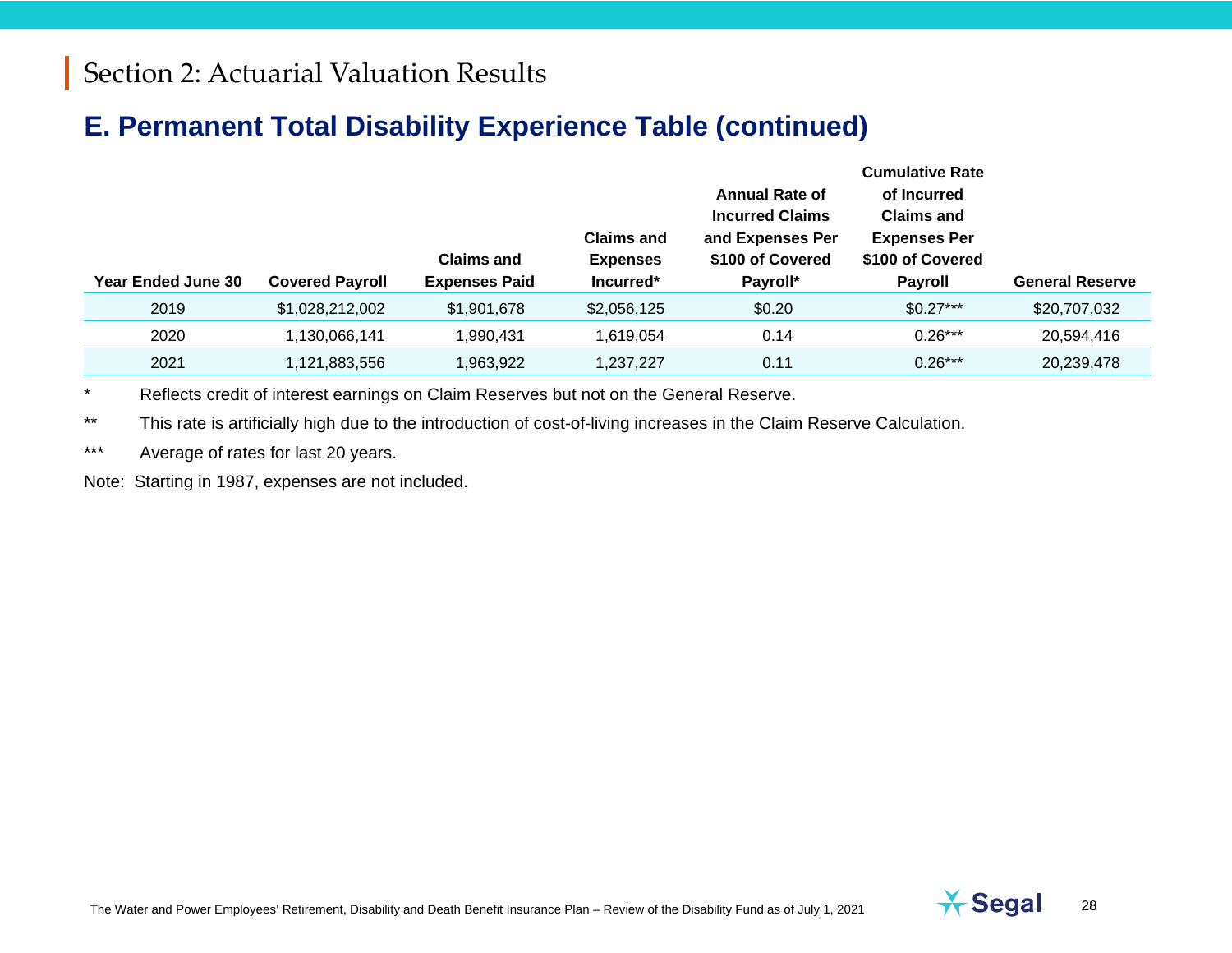#### **Exhibit 1 – Actuarial Assumptions and Methods Used for Temporary and Extended Temporary Disability Benefit**

| <b>Plan Year:</b>                    | July 1 through June 30                                                                                                                                                                                                                                             |
|--------------------------------------|--------------------------------------------------------------------------------------------------------------------------------------------------------------------------------------------------------------------------------------------------------------------|
| <b>Definition of Active Member:</b>  | First day of biweekly payroll period following employment for new Department employees or<br>immediately following transfer from other City departments.                                                                                                           |
| <b>Projected Covered Payroll:</b>    | \$1,233,265,179 for 2021-2022 plan year.                                                                                                                                                                                                                           |
| <b>Projected Distributions:</b>      | \$14,772,244 for first year (Projected Covered Payroll times two-year average of actual<br>distributions as a percent of actual payroll) increasing 3.25% per year thereafter.                                                                                     |
| <b>Net Investment Return:</b>        | 3.50%, net of investment expenses. The information and analysis used in selecting this<br>assumption is shown in the Proposed Change in Investment Return Assumption for Death and<br>Disability Funds letter dated June 12, 2019.                                 |
| <b>Consumer Price Index (CPI):</b>   | Increase of 2.75% per year.                                                                                                                                                                                                                                        |
| <b>Payroll Growth:</b>               | Increase of 3.25% per year.                                                                                                                                                                                                                                        |
| <b>Member Contribution Rate:</b>     | Employees start contributing on the first day of the payroll period following the completion of 26<br>continuous weeks of Department and/or City service at the rate of \$1.00 for each biweekly payroll<br>period.                                                |
| <b>Department Contribution Rate:</b> | Rate recommended by Board's Actuary multiplied by the total monthly equivalent of<br>compensation.                                                                                                                                                                 |
| <b>Funding Method:</b>               | Annual contributions equal the present value of all future disability payments for those expected to<br>become disabled during the year with a further adjustment for interest credited to the reserves.<br>Subject to modification by the Board's funding policy. |
| <b>Funding Policy:</b>               | Recommend a contribution rate to reach a target general reserve equal to 20% of the claim<br>reserve at the end of a fixed (rolling) five-year period.                                                                                                             |
| <b>Claim Reserve:</b>                | The sum of the Open Claim Reserve and the Pending Claim Reserve.                                                                                                                                                                                                   |

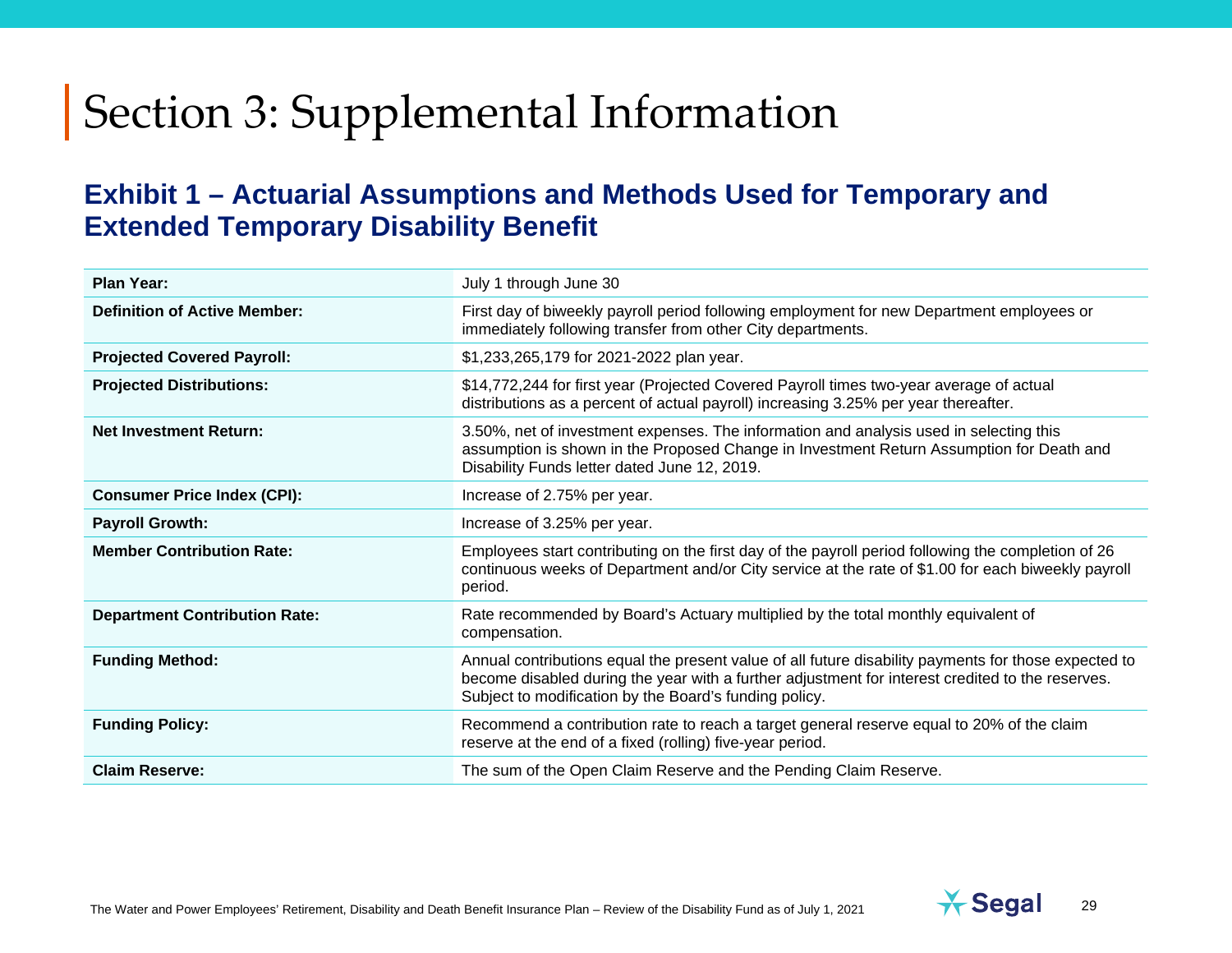#### **Exhibit 1 – Actuarial Assumptions and Methods Used for Temporary and Extended Temporary Disability Benefit (continued)**

| <b>Open Claim Reserve:</b>                        | The number of open claims times the reserve factor specified in Section IIID(2) of the Plan. The<br>reserve factor was increased to \$15,050 in 2012, \$16,000 in 2013, \$17,600 in 2014, \$18,450 in<br>2015, \$18,700 in 2016, decreased to \$18,100 in 2017, increased to \$18,400 in 2018, \$19,200 in<br>2019, \$20,300 in 2020, and \$20,600 in 2021. These reserve factors are provided by the<br>Retirement Office and accepted by Segal without audit. |
|---------------------------------------------------|-----------------------------------------------------------------------------------------------------------------------------------------------------------------------------------------------------------------------------------------------------------------------------------------------------------------------------------------------------------------------------------------------------------------------------------------------------------------|
| <b>Pending Claim Reserve:</b>                     | 1/26 of the total benefits paid during the preceding fiscal year.                                                                                                                                                                                                                                                                                                                                                                                               |
| <b>Incurred Claims:</b>                           | Paid claims for the year plus the increase in claim reserves.                                                                                                                                                                                                                                                                                                                                                                                                   |
| <b>Changed Actuarial Assumptions and Methods:</b> | There were no changes in actuarial assumptions and methods since the prior valuation.                                                                                                                                                                                                                                                                                                                                                                           |

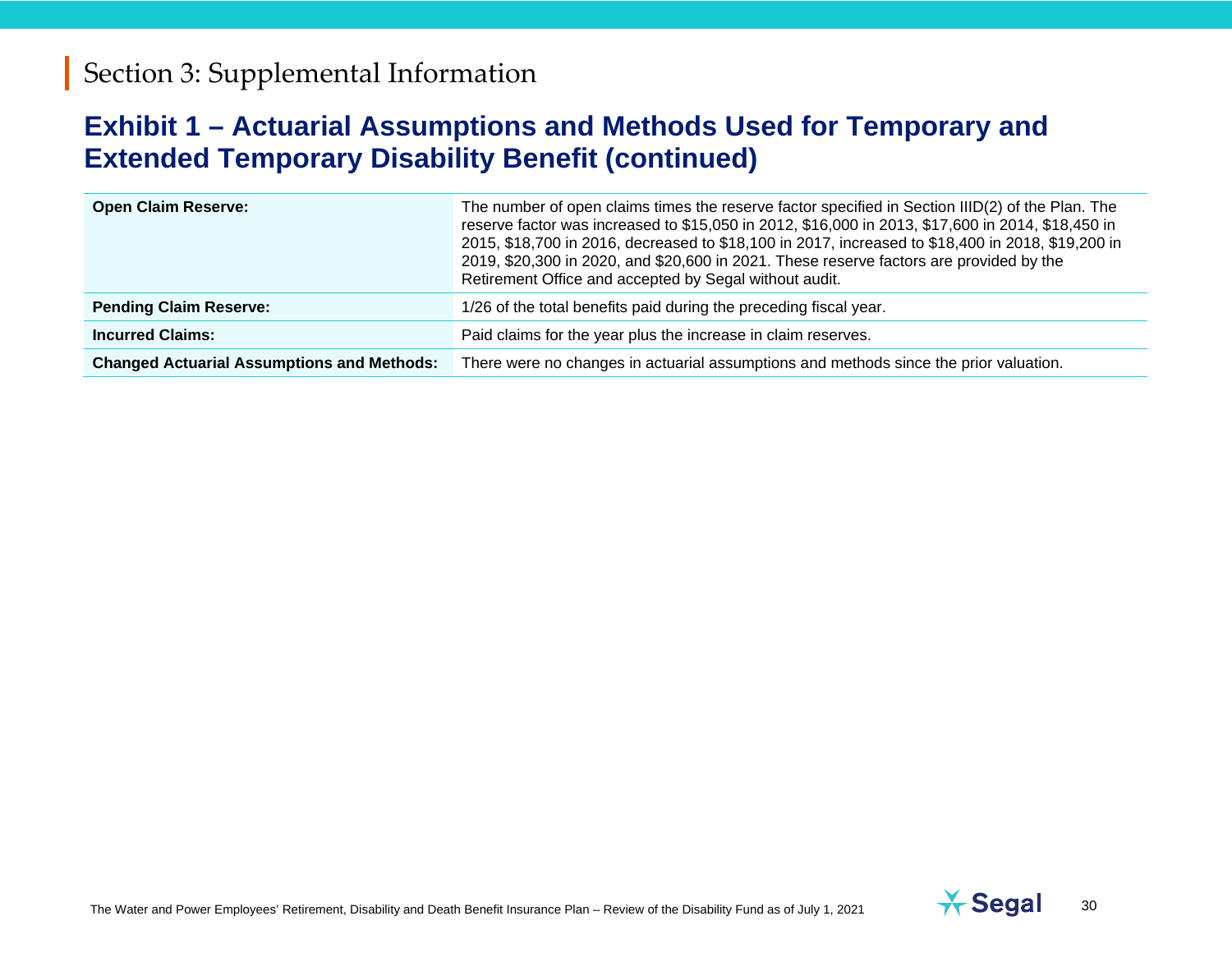### **Exhibit 2 – Summary of Temporary and Extended Temporary Disability Benefit**

| <b>Age Requirement:</b>                            | Any age                                                                                                                                                                                                                                                                                                                                                                                                                                                          |           |                                                             |          |          |                                       |  |
|----------------------------------------------------|------------------------------------------------------------------------------------------------------------------------------------------------------------------------------------------------------------------------------------------------------------------------------------------------------------------------------------------------------------------------------------------------------------------------------------------------------------------|-----------|-------------------------------------------------------------|----------|----------|---------------------------------------|--|
| <b>Service Requirement:</b>                        | Six months of continuous service.                                                                                                                                                                                                                                                                                                                                                                                                                                |           |                                                             |          |          |                                       |  |
| <b>Temporary Disability Benefit:</b>               | The biweekly benefit is a percentage of the biweekly compensation payable from the fifteenth day<br>of disability through the end of the twelfth month of disability. The percentage is based on the<br>following table.                                                                                                                                                                                                                                         |           |                                                             |          |          |                                       |  |
|                                                    | <b>Period of Continuous Service</b>                                                                                                                                                                                                                                                                                                                                                                                                                              |           | <b>Maximum Period Payable at Percentage of Compensation</b> |          |          |                                       |  |
|                                                    | Not less than                                                                                                                                                                                                                                                                                                                                                                                                                                                    | Less than | 85%                                                         | 60%      | 50%      | 40%                                   |  |
|                                                    | 6 months                                                                                                                                                                                                                                                                                                                                                                                                                                                         | 3 Years   | 2 Weeks                                                     | 1 Week   | 26 Weeks | 21 Weeks                              |  |
|                                                    | 3 Years                                                                                                                                                                                                                                                                                                                                                                                                                                                          | 5 Years   | 4 Weeks                                                     | 2 Weeks  | 26 Weeks | 18 Weeks                              |  |
|                                                    | 5 Years                                                                                                                                                                                                                                                                                                                                                                                                                                                          | 10 Years  | 6 Weeks                                                     | 3 Weeks  | 26 Weeks | 15 Weeks                              |  |
|                                                    | 10 Years                                                                                                                                                                                                                                                                                                                                                                                                                                                         | 15 Years  | 18 Weeks                                                    | 10 Weeks | 22 Weeks | $\overline{\phantom{a}}$              |  |
|                                                    | 15 Years                                                                                                                                                                                                                                                                                                                                                                                                                                                         | 20 Years  | 20 Weeks                                                    | 12 Weeks | 18 Weeks | $\overline{\phantom{a}}$              |  |
|                                                    | 20 Years                                                                                                                                                                                                                                                                                                                                                                                                                                                         | 25 Years  | 22 Weeks                                                    | 14 Weeks | 14 Weeks | $\hspace{0.05cm}$ – $\hspace{0.05cm}$ |  |
|                                                    | 25 Years                                                                                                                                                                                                                                                                                                                                                                                                                                                         | 30 Years  | 24 Weeks                                                    | 16 Weeks | 10 Weeks | $\overline{\phantom{m}}$              |  |
|                                                    | 30 Years                                                                                                                                                                                                                                                                                                                                                                                                                                                         | 35 Years  | 26 Weeks                                                    | 18 Weeks | 6 Weeks  | $\overline{\phantom{a}}$              |  |
|                                                    | 35 Years                                                                                                                                                                                                                                                                                                                                                                                                                                                         |           | 28 Weeks                                                    | 20 Weeks | 2 Weeks  |                                       |  |
| <b>Extended Temporary Disability Requirements:</b> | Received 50 weeks of Temporary Disability benefits and is not eligible for Permanent Total<br>Disability.                                                                                                                                                                                                                                                                                                                                                        |           |                                                             |          |          |                                       |  |
| <b>Extended Temporary Disability Benefit:</b>      | The biweekly benefit is 33 1/3 percent of their biweekly compensation payable from the end of the<br>twelfth month of disability through the twenty-fourth month of disability. However, if a member<br>qualifies for Permanent Total Disability while such member is receiving Extended Temporary<br>Disability benefits, such benefits shall be terminated and the member shall receive the Permanent<br>Total Disability benefits to which they are entitled. |           |                                                             |          |          |                                       |  |

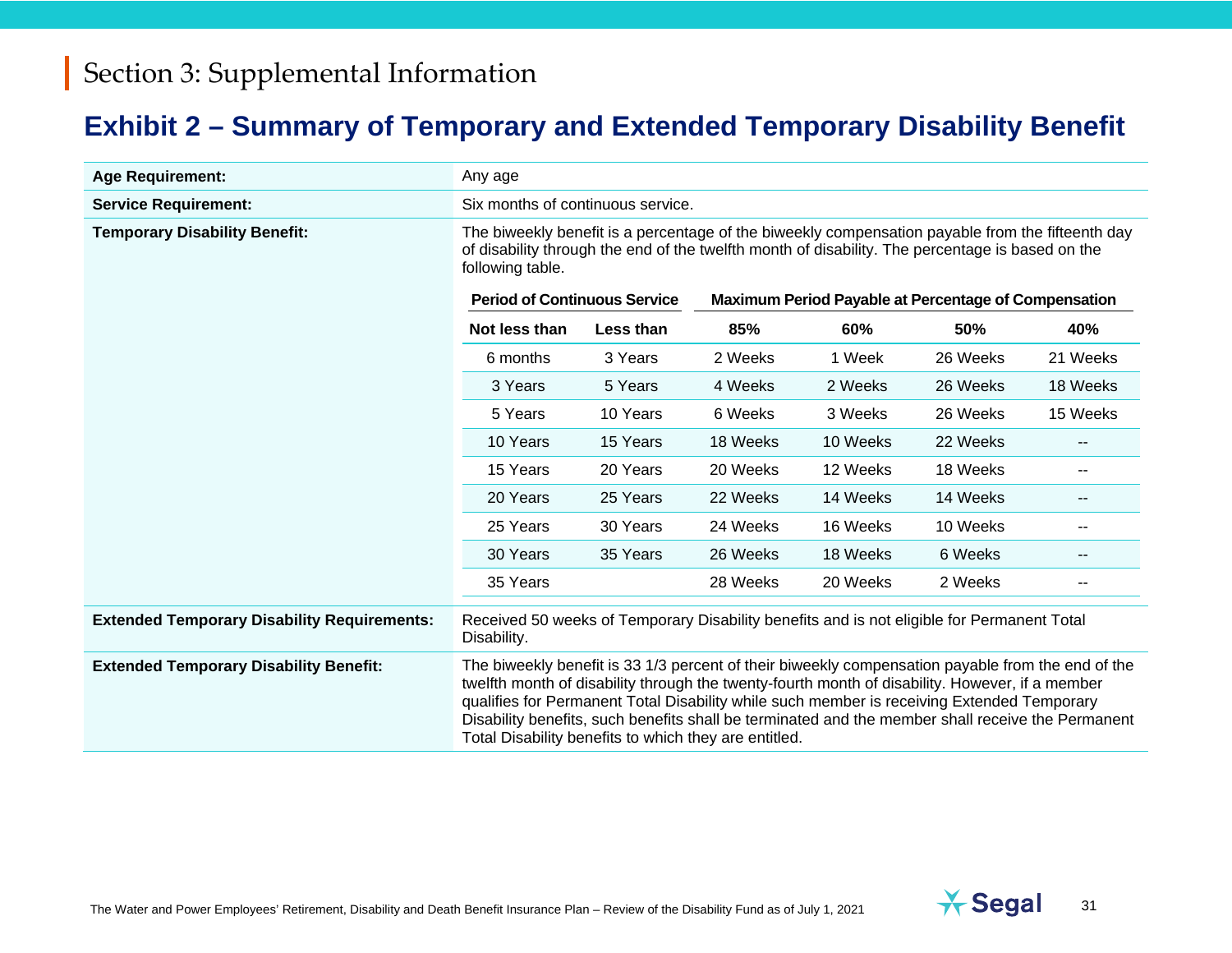#### **Exhibit 3 – Actuarial Assumptions and Methods Used for Permanent Total Disability Benefit**

| <b>Plan Year:</b>                                 | July 1 through June 30                                                                                                                                                                                                                                             |
|---------------------------------------------------|--------------------------------------------------------------------------------------------------------------------------------------------------------------------------------------------------------------------------------------------------------------------|
| <b>Definition of Active Member:</b>               | First day of biweekly payroll period following employment for new Department employees or<br>immediately following transfer from other City departments.                                                                                                           |
| <b>Projected Covered Payroll:</b>                 | \$1,233,265,179 for 2021-2022 plan year.                                                                                                                                                                                                                           |
| <b>Net Investment Return:</b>                     | 3.50%, net of investment expenses. The information and analysis used in selecting this<br>assumption is shown in the Proposed Change in Investment Return Assumption for Death and<br>Disability Funds letter dated June 12, 2019.                                 |
| <b>Consumer Price Index (CPI):</b>                | Increase of 2.75% per year; benefit increases due to CPI subject to 3.00% maximum.                                                                                                                                                                                 |
| <b>Payroll Growth:</b>                            | Increase of 3.25% per year.                                                                                                                                                                                                                                        |
| <b>Member Contribution Rate:</b>                  | Employees start contributing on the first day of the payroll period following the completion of 26<br>continuous weeks of Department and/or City service at the rate of \$1.00 for each biweekly payroll<br>period.                                                |
| <b>Department Contribution Rate:</b>              | Rate recommended by Board's Actuary multiplied by the total monthly equivalent of<br>compensation.                                                                                                                                                                 |
| <b>Funding Method:</b>                            | Annual contributions equal the present value of all future disability payments for those expected to<br>become disabled during the year with a further adjustment for interest credited to the reserves.<br>Subject to modification by the Board's funding policy. |
| <b>Funding Policy:</b>                            | Recommend a contribution rate to maintain a target general reserve equal to 20% of the claim<br>reserve at the end of a fixed (rolling) five-year period.                                                                                                          |
| <b>Claim Reserve:</b>                             | The sum of the Open Claim Reserve and the Pending Claim Reserve.                                                                                                                                                                                                   |
| <b>Open Claim Reserve:</b>                        | The present value of future disability benefits for open claims.                                                                                                                                                                                                   |
| <b>Pending Claim Reserve:</b>                     | Contributions made during the fiscal year.                                                                                                                                                                                                                         |
| <b>Incurred Claims:</b>                           | Paid claims for the year plus the increase in claim reserves.                                                                                                                                                                                                      |
| <b>Changed Actuarial Assumptions and Methods:</b> | There were no changes in actuarial assumptions and methods since the prior valuation.                                                                                                                                                                              |

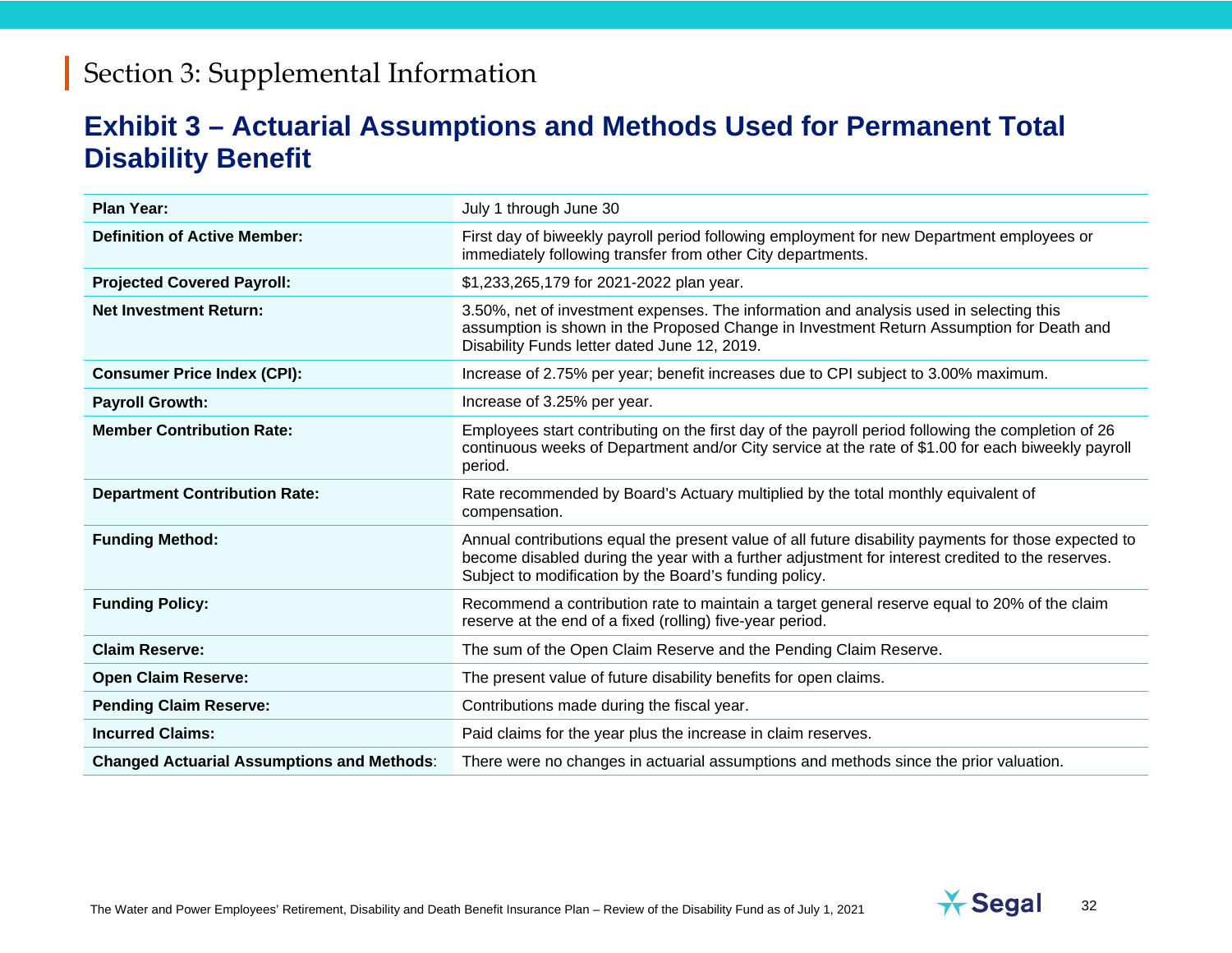### **Exhibit 4 – Summary of Permanent Total Disability Benefit**

| <b>Age Requirement:</b>     | Any age                                                                                                                                                                                                                                                                                                                                                                                                                                                                                                                                                                      |
|-----------------------------|------------------------------------------------------------------------------------------------------------------------------------------------------------------------------------------------------------------------------------------------------------------------------------------------------------------------------------------------------------------------------------------------------------------------------------------------------------------------------------------------------------------------------------------------------------------------------|
| <b>Service Requirement:</b> | Six months continuous service.                                                                                                                                                                                                                                                                                                                                                                                                                                                                                                                                               |
| <b>Other Requirements:</b>  | Received 50 weeks of Temporary Disability benefits and satisfies the rules for Permanent Total<br>Disability.                                                                                                                                                                                                                                                                                                                                                                                                                                                                |
| <b>Monthly Benefit:</b>     | The monthly benefit is 40 percent of the monthly compensation payable from the end of the twelfth<br>month of disability (or later if benefits are payable under the extended temporary disability benefit)<br>until the first day of the calendar month following the sixty-fifth birthday. If Permanent Total<br>Disability benefits commence after the member's sixtieth birthday, the benefit is payable for 60<br>months. Permanent and Total Disability benefits are subject to annual cost-of-living adjustments,<br>based on the CPI up to a maximum of 3% per year. |

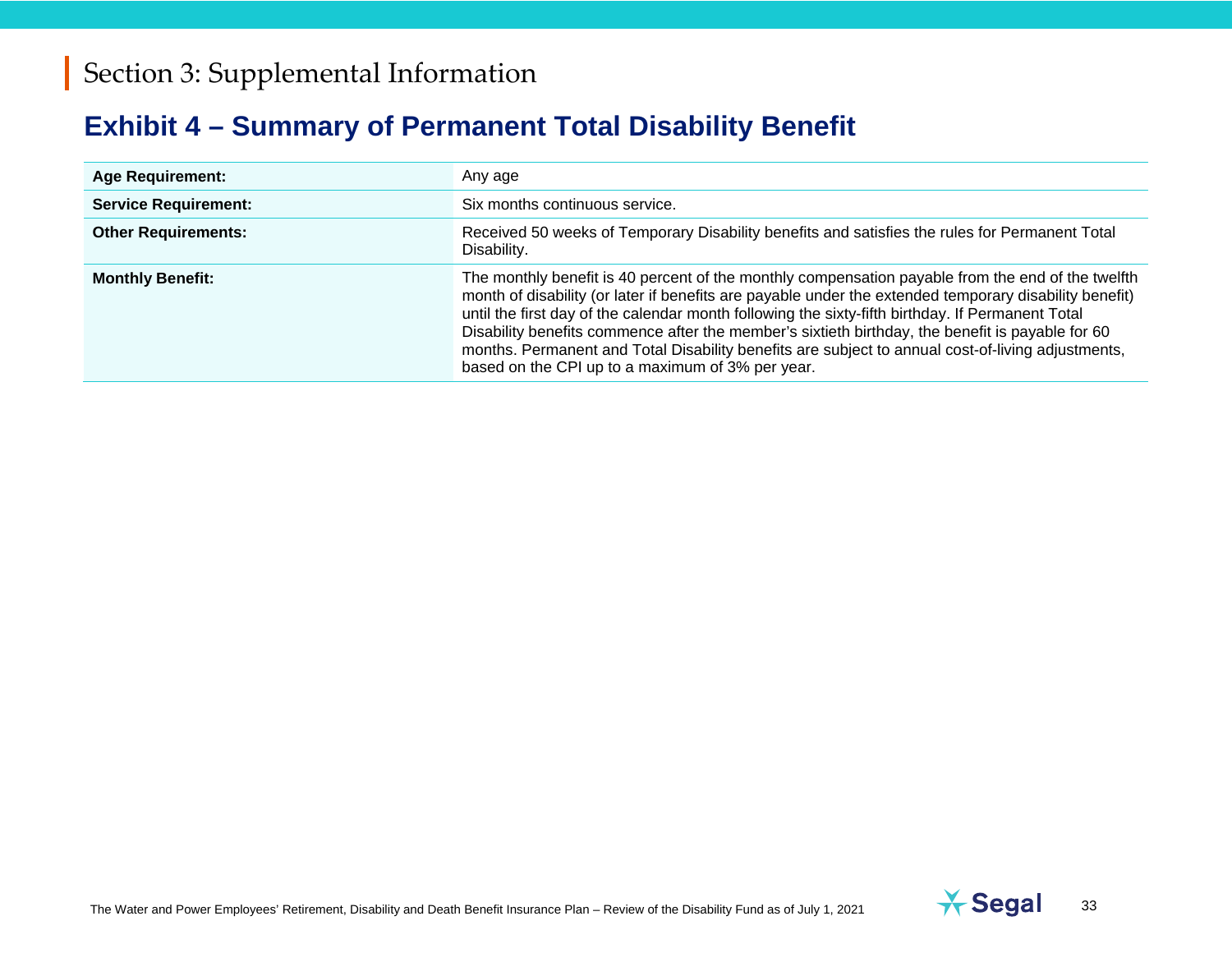#### **Exhibit 5 – Actuarial Assumptions and Methods Used for Supplemental Industrial Disability Benefit**

| <b>Plan Year:</b>                                 | July 1 through June 30                                                                                                                                                                                                             |
|---------------------------------------------------|------------------------------------------------------------------------------------------------------------------------------------------------------------------------------------------------------------------------------------|
| <b>Definition of Active Member:</b>               | First day of biweekly payroll period following employment for new Department employees or<br>immediately following transfer from other City departments.                                                                           |
| <b>Projected Covered Payroll:</b>                 | \$1,233,265,179 for 2021-2022 plan year.                                                                                                                                                                                           |
| <b>Net Investment Return:</b>                     | 3.50%, net of investment expenses. The information and analysis used in selecting this<br>assumption is shown in the Proposed Change in Investment Return Assumption for Death and<br>Disability Funds letter dated June 12, 2019. |
| <b>Member Contribution Rate:</b>                  | None                                                                                                                                                                                                                               |
| <b>Department Contribution Rate:</b>              | Funded on a cash basis                                                                                                                                                                                                             |
| <b>Funding Method:</b>                            | Pay as you go                                                                                                                                                                                                                      |
| <b>Funding Policy:</b>                            | Funded on a cash basis                                                                                                                                                                                                             |
| <b>Claim Reserve:</b>                             | None                                                                                                                                                                                                                               |
| <b>Open Claim Reserve:</b>                        | None                                                                                                                                                                                                                               |
| <b>Pending Claim Reserve:</b>                     | None                                                                                                                                                                                                                               |
| <b>Incurred Claims:</b>                           | Paid claims for the year                                                                                                                                                                                                           |
| <b>Changed Actuarial Assumptions and Methods:</b> | There were no changes in actuarial assumptions and methods since the prior valuation.                                                                                                                                              |